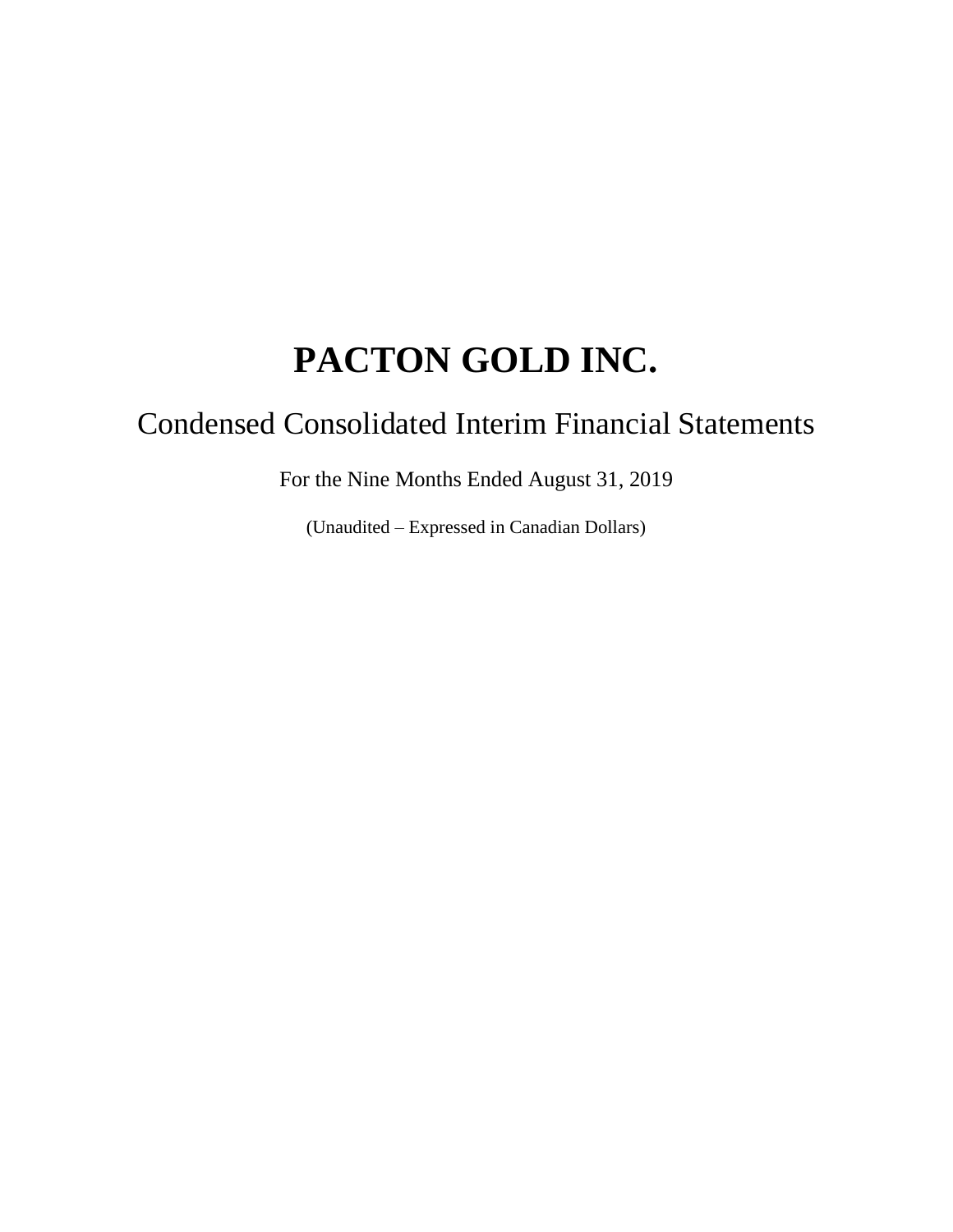# August 31, 2019

| INDEX                                                                        | Page |
|------------------------------------------------------------------------------|------|
| <b>Condensed Consolidated Interim Financial Statements</b>                   |      |
| Notice of No Auditor Review                                                  |      |
| Condensed Consolidated Interim Statements of Financial Position              | 1    |
| Condensed Consolidated Interim Statements of Comprehensive Loss              | 2    |
| Condensed Consolidated Interim Statements of Changes in Shareholders' Equity | 3    |
| <b>Condensed Consolidated Interim Statements of Cash Flows</b>               | 4    |
| Notes to the Condensed Consolidated Interim Financial Statements             | 5-28 |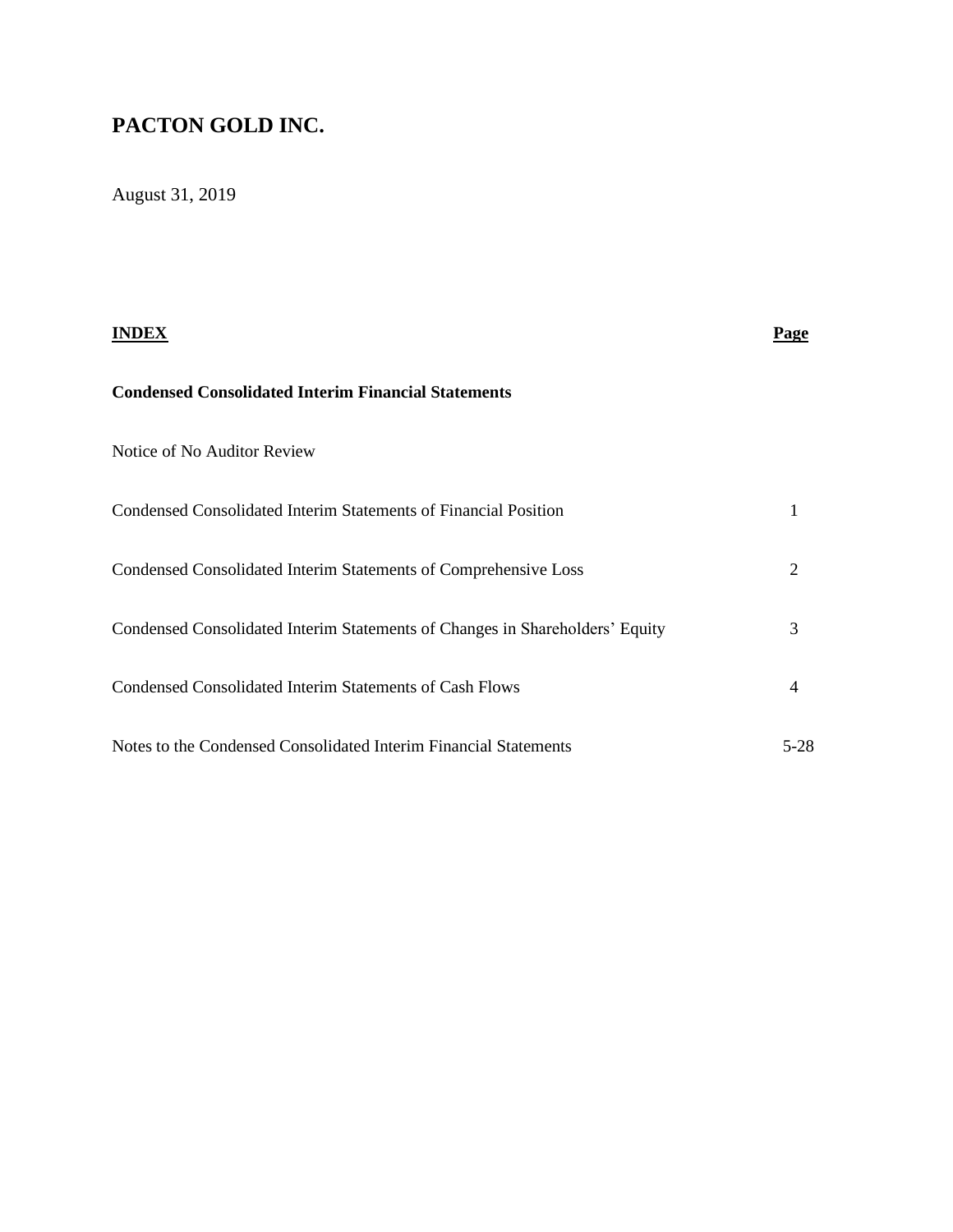### **NOTICE OF NO AUDITOR REVIEW OF CONDENSED CONSOLIDATED INTERIM FINANCIAL STATEMENTS**

Under National Instrument 51-102, Part 4, subsection 4.3(3) (a), if an auditor has not performed a review of the interim financial statements, they must be accompanied by a notice indicating that the financial statements have not been reviewed by an auditor.

The accompanying unaudited condensed consolidated interim financial statements of the Company have been prepared by and are the responsibility of the Company's management.

The Company's independent auditor has not performed a review of these condensed consolidated interim financial statements in accordance with standards established by the Chartered Professional Accountants of Canada for a review of condensed consolidated interim financial statements by an entity's auditor.

October 25, 2019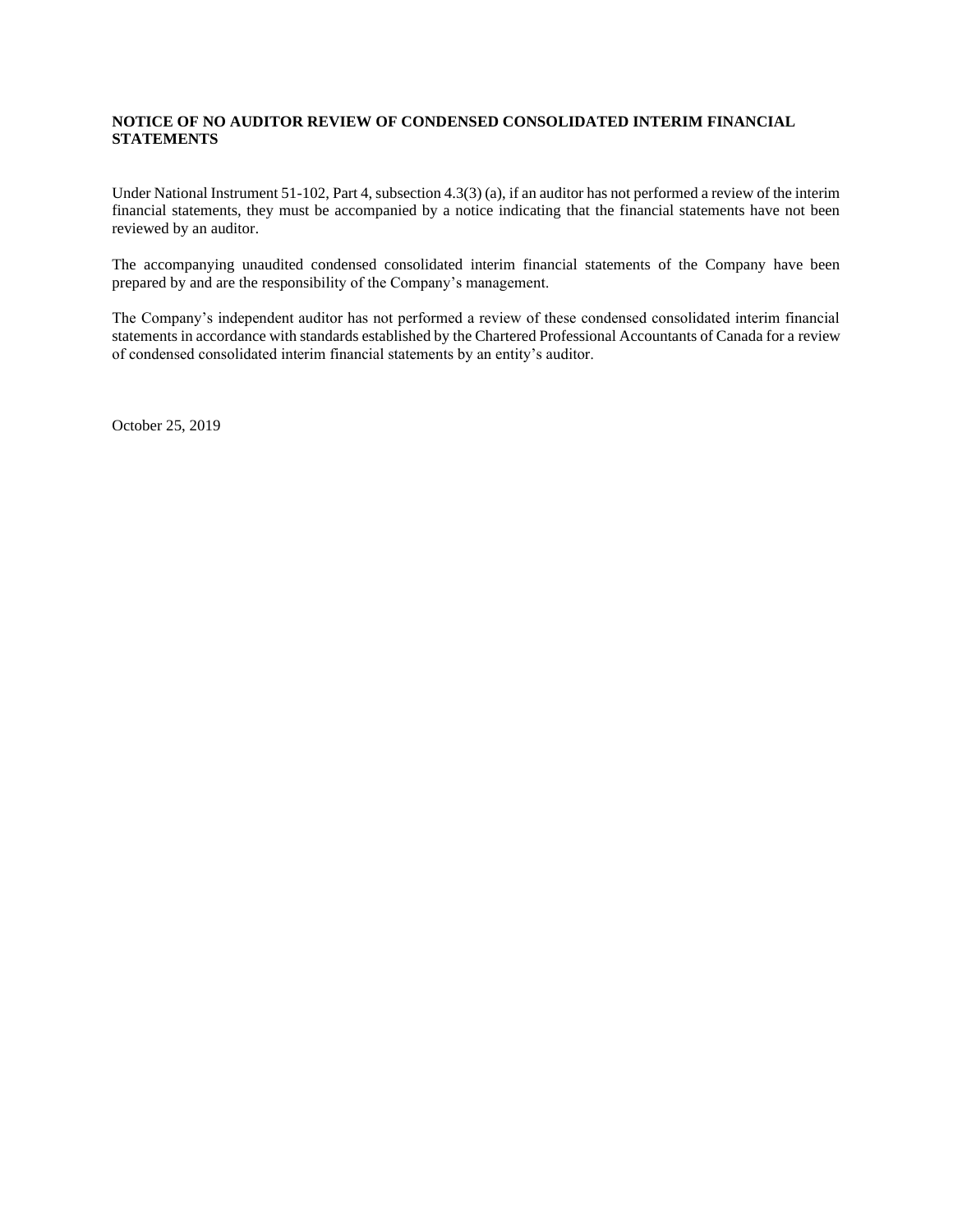Richard Boulay Alec Pismiris

Condensed Consolidated Interim Statements of Financial Position (Unaudited – Expressed in Canadian Dollars)

|                                                                          |               | <b>August 31, 2019</b> | <b>November 30, 2018</b> |
|--------------------------------------------------------------------------|---------------|------------------------|--------------------------|
| <b>Assets</b>                                                            |               |                        |                          |
|                                                                          |               |                        |                          |
| <b>Current</b>                                                           |               |                        |                          |
| Cash                                                                     | $\mathcal{S}$ | 2,374,343              | \$<br>465,734            |
| Receivables                                                              |               | 225,648                | 384,566                  |
| Prepaid expenses                                                         |               | 285,282                | 80,986                   |
|                                                                          |               | 2,885,273              | 931,286                  |
| <b>Prepaid Expenses and Deposits</b>                                     |               | 562,500                | 112,046                  |
| <b>Equipment</b> (note 7)                                                |               | 139,169                | 4,153                    |
| <b>Exploration and Evaluation Assets (note 8)</b>                        |               | 16,183,386             | 8,360,422                |
|                                                                          |               |                        |                          |
|                                                                          | \$            | 19,770,328             | \$<br>9,407,907          |
| <b>Liabilities</b>                                                       |               |                        |                          |
|                                                                          |               |                        |                          |
| <b>Current</b>                                                           |               |                        |                          |
| Accounts payable and accrued liabilities (notes 10 and 11)               | \$            | 326,011                | \$<br>308,536            |
| Other liabilities (note 9)                                               |               | 429,167                |                          |
|                                                                          |               |                        |                          |
|                                                                          |               | 755,178                | 308,536                  |
| <b>Shareholders' Equity</b>                                              |               |                        |                          |
|                                                                          |               |                        |                          |
| Capital Stock (note 10)                                                  |               | 33,638,700             | 21,402,968               |
| <b>Share-based Payments Reserve (note 10)</b>                            |               | 4,366,123              | 3,644,586                |
| <b>Share Subscriptions Received</b> (note 10)                            |               |                        |                          |
| <b>Deficit</b><br><b>Accumulated Other Comprehensive Income (Loss) -</b> |               | (18,704,018)           | (15,982,539)             |
| <b>Cumulative Translation Adjustments</b>                                |               | (285, 655)             | 34,356                   |
|                                                                          |               | 19,015,150             | 9,099,371                |
|                                                                          | \$            | 19,770,328             | \$<br>9,407,907          |
| Going Concern (note 2)<br><b>Subsequent Events (note 14)</b>             |               |                        |                          |
| Approved on behalf of the Board:                                         |               |                        |                          |
| "Richard Boulay"<br>"Alec Pismiris"                                      |               |                        |                          |
| Director                                                                 |               | . Director             |                          |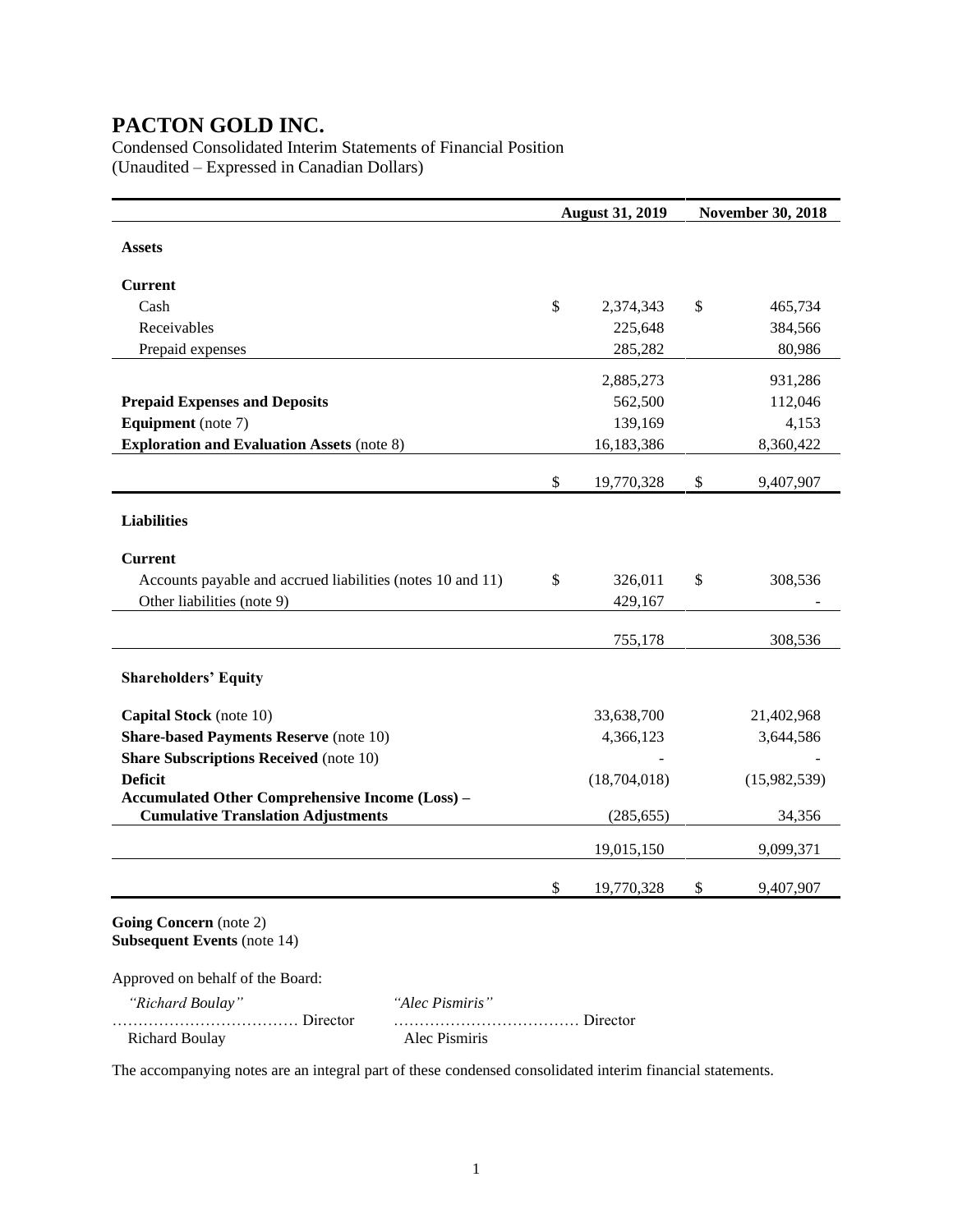Condensed Consolidated Interim Statements of Comprehensive Loss For the Nine Months Ended August 31, (Unaudited – Expressed in Canadian Dollars)

|                                                                       | <b>Three Months Ended</b> |             |    |             |         | <b>Nine Months Ended</b> |    |             |  |  |  |
|-----------------------------------------------------------------------|---------------------------|-------------|----|-------------|---------|--------------------------|----|-------------|--|--|--|
|                                                                       | August 31,                |             |    | August 31,  |         | August 31,               |    | August 31,  |  |  |  |
|                                                                       | 2019                      |             |    | 2018        |         | 2019                     |    | 2018        |  |  |  |
| <b>Expenses</b>                                                       |                           |             |    |             |         |                          |    |             |  |  |  |
| Consulting fees (note 11)                                             | \$                        | 552,036     | \$ | 322,706     | \$      | 1,048,765                | \$ | 1,275,958   |  |  |  |
| Depreciation (note 7)                                                 |                           | 11,284      |    | 236         |         | 11,699                   |    | 706         |  |  |  |
| Management fees (note 11)                                             |                           | 45,000      |    | 45,000      |         | 135,000                  |    | 145,500     |  |  |  |
| Office and miscellaneous                                              |                           | 47,900      |    | 126,088     |         | 186,861                  |    | 162,493     |  |  |  |
| Professional fees (note 11)                                           |                           | 84,099      |    | 142,031     |         | 298,732                  |    | 267,053     |  |  |  |
| Rent (note 11)                                                        |                           | 15,000      |    | 9,000       |         | 34,000                   |    |             |  |  |  |
| Share-based payments (notes 10 and                                    |                           |             |    |             |         |                          |    | 27,000      |  |  |  |
| 11)                                                                   |                           | 1,297,921   |    | 1,076,211   |         |                          |    |             |  |  |  |
| Shareholder communications and                                        |                           |             |    |             |         | 1,358,155                |    | 2,370,196   |  |  |  |
|                                                                       |                           |             |    |             |         |                          |    |             |  |  |  |
| investor relations                                                    |                           | 83,768      |    | 311,254     |         | 319,420                  |    | 561,937     |  |  |  |
| Transfer agent and filing fees                                        |                           | 26,004      |    | 25,881      |         | 73,654                   |    | 63,942      |  |  |  |
| Foreign exchange loss                                                 |                           | $\Box$      |    | 7,579       |         | $\blacksquare$           |    | 7,579       |  |  |  |
|                                                                       |                           |             |    |             |         |                          |    |             |  |  |  |
|                                                                       |                           | (2,163,012) |    | (2,065,986) |         | (3,466,286)              |    | (4,882,364) |  |  |  |
| <b>Other Items</b>                                                    |                           |             |    |             |         |                          |    |             |  |  |  |
| Impairment of exploration and                                         |                           |             |    |             |         |                          |    |             |  |  |  |
| evaluation assets (note 8)                                            |                           |             |    |             |         |                          |    | (303,000)   |  |  |  |
| Gain on settlement of accounts                                        |                           |             |    |             |         |                          |    |             |  |  |  |
| payable (note 10)                                                     |                           |             |    |             |         |                          |    | 9,167       |  |  |  |
| Part XII.6 tax (note 9)                                               |                           |             |    |             |         |                          |    | (580)       |  |  |  |
| Loss on disposal of equipment                                         |                           |             |    |             |         |                          |    |             |  |  |  |
| (note 7)                                                              |                           |             |    |             | (3,738) |                          |    |             |  |  |  |
| Interest income                                                       |                           | 1,825       |    |             | 7,538   |                          |    |             |  |  |  |
| Other income                                                          |                           | 107,454     |    |             |         | 167,316                  |    |             |  |  |  |
|                                                                       |                           |             |    |             |         |                          |    |             |  |  |  |
| <b>Net Loss for the Period</b>                                        |                           | (2,053,733) |    | (2,065,986) |         | (3,295,170)              |    | (5,176,777) |  |  |  |
|                                                                       |                           |             |    |             |         |                          |    |             |  |  |  |
|                                                                       |                           |             |    |             |         |                          |    |             |  |  |  |
| <b>Other Comprehensive Loss</b><br>Exchange difference on translating |                           |             |    |             |         |                          |    |             |  |  |  |
| foreign operations                                                    |                           | (144, 106)  |    |             |         |                          |    |             |  |  |  |
|                                                                       |                           |             |    | (130,083)   |         | (320, 011)               |    | (130,083)   |  |  |  |
| <b>Comprehensive Loss for the Period</b>                              | (2,197,839)               |             |    | (2,196,069) | \$      | (3,615,181)              | \$ | (5,306,860) |  |  |  |
| <b>Basic and Diluted Loss Per Share</b>                               | \$                        | (0.02)      | \$ | (0.02)      | \$      | (0.03)                   | \$ | (0.07)      |  |  |  |
|                                                                       |                           |             |    |             |         |                          |    |             |  |  |  |
| <b>Weighted Average Number of</b>                                     |                           |             |    |             |         |                          |    |             |  |  |  |
| <b>Common Shares Outstanding - Basic</b>                              |                           |             |    |             |         |                          |    |             |  |  |  |
| and Diluted                                                           | 131, 197, 297             |             |    | 93,167,086  |         | 116,818,225              |    | 72,279,066  |  |  |  |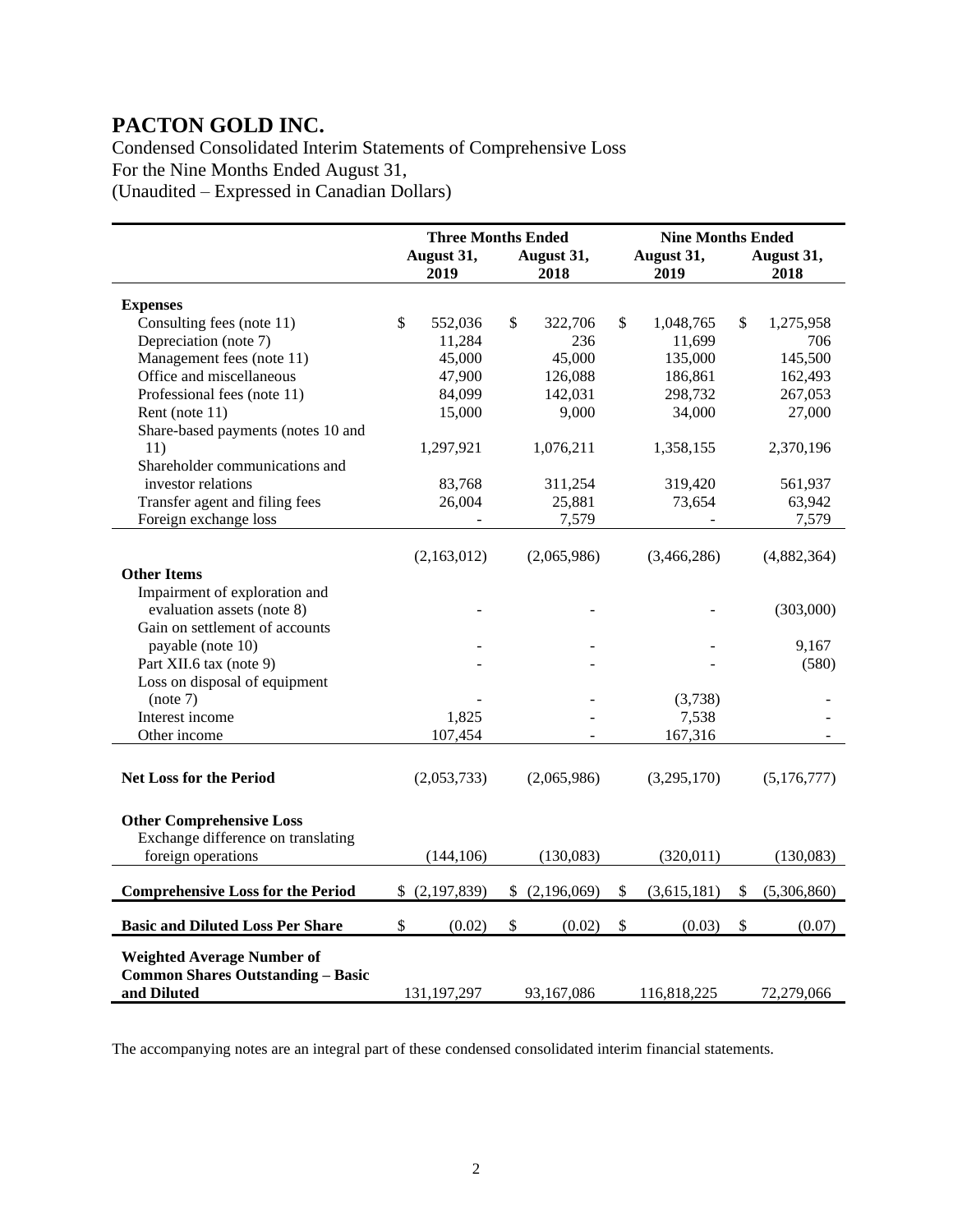### Condensed Consolidated Interim Statements of Changes in Shareholders' Equity

(Unaudited – Expressed in Canadian Dollars)

|                                                       | <b>Capital Stock</b>       |                         |                                                         |                    |                                                               |                                               |    |               |
|-------------------------------------------------------|----------------------------|-------------------------|---------------------------------------------------------|--------------------|---------------------------------------------------------------|-----------------------------------------------|----|---------------|
|                                                       | Number of<br><b>Shares</b> | Capital<br><b>Stock</b> | <b>Share-based</b><br><b>Payments</b><br><b>Reserve</b> | <b>Deficit</b>     | <b>Accumulated</b><br>Other<br>Comprehensive<br>Income (Loss) | Non-<br><b>Controlling</b><br><b>Interest</b> |    | <b>Total</b>  |
| Balance, November 30, 2017                            | 55,318,669                 | \$<br>9,215,918         | \$<br>495,161                                           | \$<br>(9,091,312)  | \$                                                            | \$                                            | \$ | 619,767       |
| Private placements                                    | 24,132,609                 | 5,550,500               |                                                         |                    |                                                               |                                               |    | 5,550,500     |
| Share issue costs                                     |                            | (655, 691)              | 295,568                                                 |                    |                                                               |                                               |    | (360, 123)    |
| Shares issued for exploration and evaluation assets   | 5,404,480                  | 2,574,326               |                                                         |                    |                                                               |                                               |    | 2,574,326     |
| Shares issued for settlement of accounts payable      | 1,833,333                  | 540,833                 |                                                         |                    |                                                               |                                               |    | 540,833       |
| Exercise of stock options                             | 3,169,000                  | 425,900                 |                                                         |                    |                                                               |                                               |    | 425,900       |
| Fair value of exercised stock options                 |                            | 264,724                 | (264, 724)                                              |                    |                                                               |                                               |    |               |
| Exercise of warrants                                  | 5,321,160                  | 1,251,899               |                                                         |                    |                                                               |                                               |    | 1,251,899     |
| Fair value of exercised warrants                      |                            | 25,988                  | (25,988)                                                |                    |                                                               |                                               |    |               |
| Share-based payments (note 10)                        |                            |                         | 3,171,473                                               |                    |                                                               |                                               |    | 3,171,473     |
| Acquisition of subsidiary                             |                            |                         |                                                         |                    |                                                               | 1,517,476                                     |    | 1,517,476     |
| Net loss for the period                               |                            |                         |                                                         | (5,176,777)        |                                                               |                                               |    | (5, 176, 777) |
| Exchange difference on translating foreign operations |                            |                         |                                                         |                    | (130,083)                                                     |                                               |    | (130,083)     |
| Balance, August 31, 2018                              | 95,179,251                 | 19,194,397              | 3,671,490                                               | (14,268,089)       | (130, 083)                                                    | 1,517,476                                     |    | 9,985,191     |
| Shares issued for exploration and evaluation assets   | 4,516,875                  | 1,764,305               |                                                         |                    |                                                               |                                               |    | 1,764,305     |
| Exercise of stock options                             | 2,258,000                  | 208,300                 |                                                         |                    |                                                               |                                               |    | 208,300       |
| Fair value of exercised stock options                 |                            | 137,266                 | (137, 266)                                              |                    |                                                               |                                               |    |               |
| Issuance of warrants for consulting and exploration   |                            |                         | 801,277                                                 |                    |                                                               |                                               |    | 801,277       |
| Exercise of warrants                                  | 282,000                    | 98,700                  |                                                         |                    |                                                               |                                               |    | 98,700        |
| Share-based payment recovery (note 10)                |                            |                         | (516, 827)                                              |                    |                                                               |                                               |    | (516, 827)    |
| Expiry of stock options                               |                            |                         | (174,088)                                               | 174,088            |                                                               |                                               |    |               |
| Purchase of non-controlling interest                  |                            |                         |                                                         |                    |                                                               | (1,517,476)                                   |    | (1,517,476)   |
| Net loss for the period                               |                            |                         |                                                         | (1,888,538)        |                                                               |                                               |    | (1,888,538)   |
| Exchange difference on translating foreign operations |                            |                         |                                                         |                    | 164,439                                                       |                                               |    | 164,439       |
| Balance, November 30, 2018                            | 102,236,126                | 21,402,968              | 3,644,586                                               | (15,982,539)       | 34,356                                                        |                                               |    | 9,099,371     |
| Private placements                                    | 58,038,984                 | 7,609,416               |                                                         |                    |                                                               |                                               |    | 7,609,416     |
| Share issue costs                                     |                            | (187, 731)              | 36,686                                                  |                    |                                                               |                                               |    | (151, 045)    |
| Flow-through liability                                |                            | (596, 483)              |                                                         |                    |                                                               |                                               |    | (596, 483)    |
| Shares issued for exploration and evaluation assets   | 19,222,923                 | 5,172,417               |                                                         |                    |                                                               |                                               |    | 5,172,417     |
| Exercise of stock options                             | 850,000                    | 138,500                 |                                                         |                    |                                                               |                                               |    | 138,500       |
| Fair value of exercised stock options                 |                            | 99,613                  | (99, 613)                                               |                    |                                                               |                                               |    |               |
| Share-based payments (note 10)                        |                            |                         | 1,358,155                                               |                    |                                                               |                                               |    | 1,358,155     |
| Expiry of stock options                               |                            |                         | (573, 691)                                              | 573,691            |                                                               |                                               |    |               |
| Net loss for the period                               |                            |                         |                                                         | (3,295,170)        |                                                               |                                               |    | (3,295,170)   |
| Exchange difference on translating foreign operations |                            |                         |                                                         |                    | (320, 011)                                                    |                                               |    | (320, 011)    |
| Balance, August 31, 2019                              | 180.348.033                | \$<br>33,638,700        | \$<br>4,366,123                                         | \$<br>(18,704,018) | \$<br>(285, 655)                                              | \$                                            | \$ | 19,015,150    |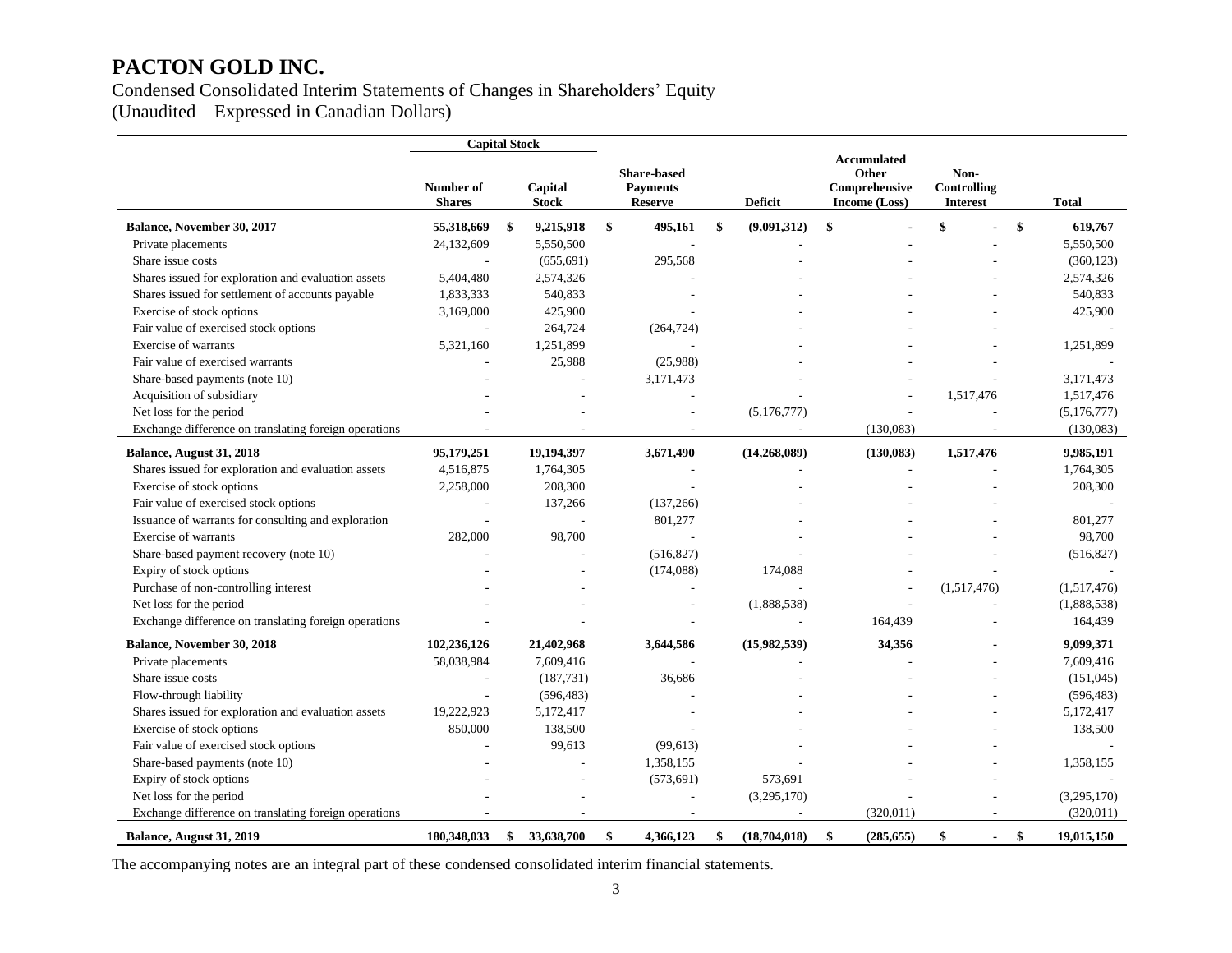Condensed Consolidated Interim Statements of Cash Flows For the Nine Months Ended August 31, (Unaudited – Expressed in Canadian Dollars)

|                                                 | 2019              | 2018              |
|-------------------------------------------------|-------------------|-------------------|
|                                                 |                   |                   |
| <b>Operating Activities</b>                     |                   |                   |
| Net loss                                        | \$<br>(3,295,170) | \$<br>(5,176,777) |
| Items not involving cash                        |                   |                   |
| Depreciation                                    | 11,699            | 706               |
| Share-based payments                            | 1,358,155         | 2,451,133         |
| Other income                                    | (167, 316)        |                   |
| Loss on disposal of equipment                   | 3,738             |                   |
| Impairment of exploration and evaluation assets |                   | 303,000           |
| Gain on settlement of accounts payable          |                   | (9,167)           |
| Changes in non-cash working capital             |                   |                   |
| Receivables                                     | 151,359           | (105,750)         |
| Prepaid expenses and deposits                   | (766, 802)        | (348,190)         |
| Accounts payable and accrued liabilities        | (46, 771)         | (76,097)          |
|                                                 |                   |                   |
| <b>Cash Used in Operating Activities</b>        | (2,751,108)       | (2,961,142)       |
|                                                 |                   |                   |
| <b>Investing Activities</b>                     |                   |                   |
| Equipment                                       | (150, 453)        | (779)             |
| Exploration and evaluation assets, net          | (2,769,611)       | (875, 777)        |
|                                                 |                   |                   |
| <b>Cash Used in Investing Activities</b>        | (2,920,064)       | (876, 556)        |
|                                                 |                   |                   |
| <b>Financing Activities</b>                     |                   |                   |
| Net proceeds from share issuances               | 7,596,871         | 6,868,176         |
|                                                 |                   |                   |
| <b>Cash Provided by Financing Activities</b>    | 7,596,871         | 6,868,176         |
|                                                 |                   |                   |
| <b>Inflow (Outflow) of Cash</b>                 | (1,925,699)       | 3,030,478         |
| <b>Effect of Foreign Exchange on Cash</b>       | (17,090)          | 8,640             |
| <b>Cash, Beginning of Period</b>                | 465,734           | 121,526           |
|                                                 |                   |                   |
| <b>Cash, End of Period</b>                      | \$<br>2.374.343   | \$<br>3,160,644   |

### **Supplemental Disclosure with Respect to Cash Flows** (note 12)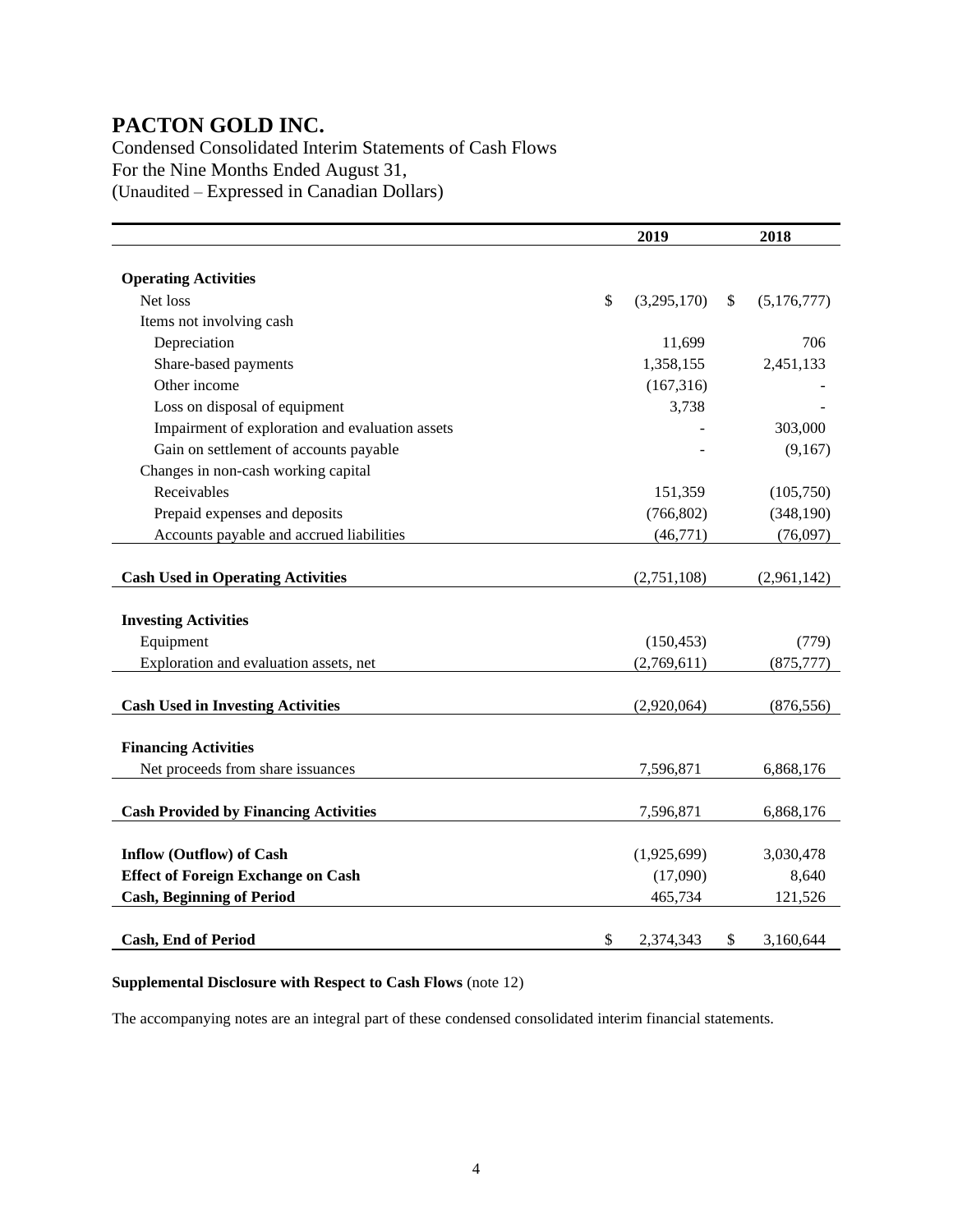Notes to the Condensed Consolidated Interim Financial Statements For the Nine Months Ended August 31, 2019 (Unaudited – Expressed in Canadian Dollars)

### **1. NATURE OF OPERATIONS**

Pacton Gold Inc. (the "Company" or "Pacton") was incorporated pursuant to the British Columbia *Business Corporations Act* on December 15, 2010. The address of the Company's corporate office and its principal place of business is 1680 – 200 Burrard Street, Vancouver, British Columbia, Canada, V6C 3L6. The Company's registered and records office is  $400 - 725$  Granville Street, Vancouver, British Columbia, Canada, V7Y 1G5. The Company operates in Canada and Australia. On July 17, 2012, the Company's stock was listed on the TSX Venture Exchange ("TSX-V") trading under the symbol "NX". On April 27, 2017, the Company changed its name to Pacton Gold Inc. and began trading under the symbol "PAC". The Company's shares also trade on the OTC Exchange in the United States under the symbol "PACXF" and on the Frankfurt Stock Exchange under the symbol "2NKN". The principal business of the Company is the identification, evaluation and acquisition of mineral properties, as well as exploration of mineral properties once acquired. The Company is an exploration stage company and is in the process of acquiring and exploring its mineral property interests.

### **2. GOING CONCERN**

These condensed consolidated interim financial statements (the "financial statements") have been prepared on the basis of accounting principles applicable to a going concern, which assumes that the Company will continue in operation for the foreseeable future and will be able to realize its assets and discharge its liabilities in the normal course of operations.

The Company has incurred a loss during the nine months ended August 31, 2019 of \$3,295,170 (2018 - \$5,176,777) and as at August 31, 2019 has a deficit of \$18,704,018 (November 30, 2018 - \$15,982,539), has limited resources, no sources of operating cash flow and no assurances that sufficient funding will be available to continue operations for an extended period of time. The Company is in the exploration stage, and accordingly, has not yet commenced revenue-producing operations. These material uncertainties may cast significant doubt upon the Company's ability to continue as a going concern.

The application of the going concern concept is dependent upon the Company's ability to satisfy its liabilities as they become due and to obtain the necessary financing to complete the exploration and development of its mineral property interests, the attainment of profitable mining operations or the receipt of proceeds from the disposition of its mineral property interests. Management is actively engaged in the review and due diligence on opportunities of merit in the mining sector and is seeking to raise the necessary capital to meet its funding requirements. There can be no assurance that management's plan will be successful.

If the going concern assumption were not appropriate for these financial statements then adjustments may be necessary in the carrying values of assets and liabilities, the reported expenses and the statement of financial position classifications used. Such adjustments could be material.

### **3. BASIS OF PREPARATION**

### a) Statement of compliance

The condensed consolidated interim financial statements of the Company have been prepared in accordance with International Accounting Standard 34 *Interim Financial Reporting*.

The condensed consolidated interim financial statements of the Company should be read in conjunction with the Company's 2018 annual consolidated financial statements, which have been prepared in accordance with International Financial Reporting Standards ("IFRS"), as issued by the International Accounting Standards Board.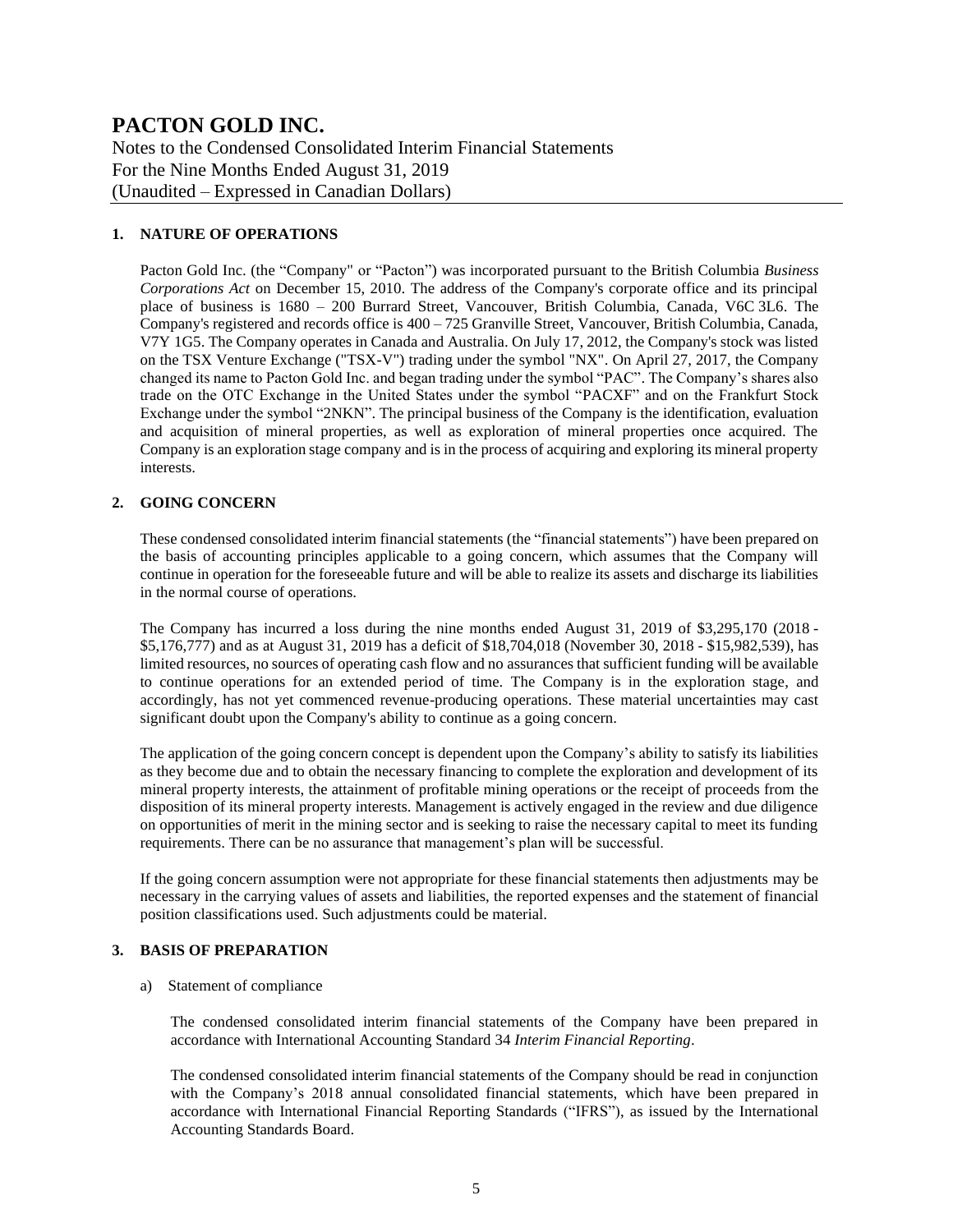Notes to the Condensed Consolidated Interim Financial Statements For the Nine Months Ended August 31, 2019 (Unaudited – Expressed in Canadian Dollars)

#### **3. BASIS OF PRESENTATION** (Continued)

a) Statement of compliance (continued)

These financial statements were reviewed by the Audit Committee and approved and authorized for issue by the Board of Directors on October 25, 2019.

b) Basis of measurement

These financial statements have been prepared under the historical cost basis, except for certain financial instruments, which are measured at fair value, as explained in the significant accounting policies (note 4). These financial statements have been prepared under the accrual basis of accounting, except for cash flow information.

c) Subsidiaries

These financial statements include all subsidiaries in the accounts of the Company for the periods presented. These subsidiaries are listed as follows:

| <b>Subsidiary</b>                              | Ownership<br>August 31,<br>2019 | Ownership<br>November 30,<br>2018 | <b>Incorporated</b> | <b>Nature</b>       |
|------------------------------------------------|---------------------------------|-----------------------------------|---------------------|---------------------|
| Pacton Pilbara Pty. Ltd.<br>("Pacton Pilbara") | 100%                            | 100%                              | Australia           | Mineral exploration |
| CTTR Gold Pty. Ltd.<br>("CTTR")                | 100\%                           | 100%                              | Australia           | Mineral exploration |
| Drummond East Pty. Ltd.<br>("Drummond East")   | 100\%                           | 100\%                             | Australia           | Mineral exploration |
| Arrow (Pilbara) Pty. Ltd.<br>("Arrow Pilbara") | 100%                            | 100%                              | Australia           | Mineral exploration |

Control exists when the Company has the power, directly or indirectly, to govern the financial and operating policies of an entity so as to obtain benefits from its activities. The financial statements of subsidiaries are included in the financial statements from the date that control commences until the date that control ceases. All significant intercompany transactions and balances have been eliminated.

### **4. SIGNIFICANT ACCOUNTING POLICIES**

The condensed consolidated interim financial statements have been prepared, for all periods presented, following the same accounting policies and methods of computation as described in note 4 to the audited consolidated financial statements for the year ended November 30, 2018, except for the Company's accounting policy for financial instruments.

On December 1, 2018, the Company adopted IFRS 9 *Financial Instruments*. IFRS 9 introduces new requirements for classifying and measuring financial assets and liabilities. Additional amendments include introduction of a new hedge accounting model and a new expected-loss impairment model. Adoption of this accounting standard did not have an impact on the Company's condensed consolidated interim financial statements. Cash continued to be classified as fair value through profit or loss ("FVTPL"), receivables changed from loans and receivables to amortized cost, and accounts payable and accrued liabilities changed from other financial liabilities to amortized cost.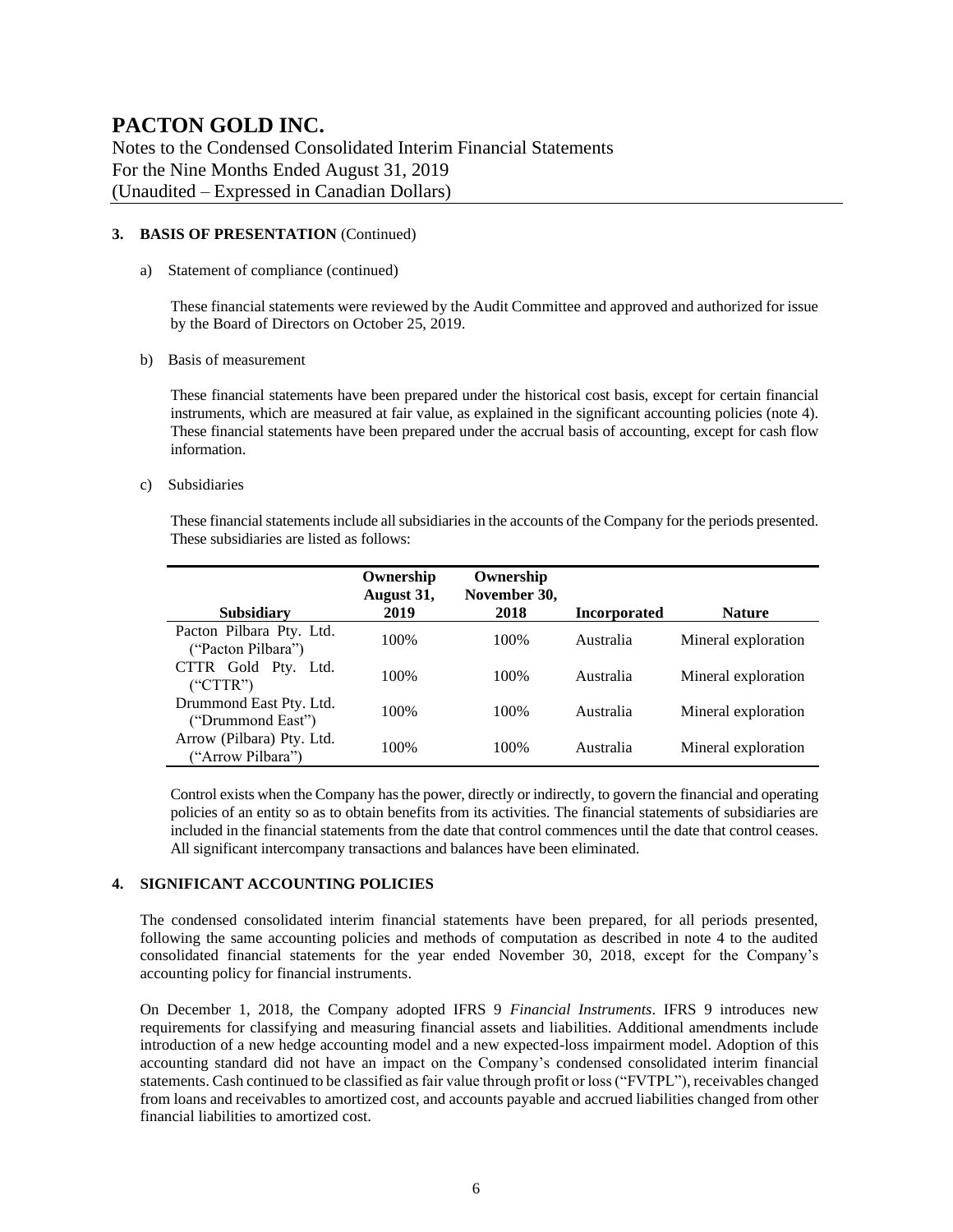Notes to the Condensed Consolidated Interim Financial Statements For the Nine Months Ended August 31, 2019 (Unaudited – Expressed in Canadian Dollars)

### **5. CRITICAL ACCOUNTING ESTIMATES AND JUDGMENTS**

The Company makes estimates and assumptions about the future that affect the reported amounts of assets and liabilities. Estimates and judgments are continually evaluated based on historical experience and other factors, including expectations of future events that are believed to be reasonable under the circumstances. In the future, actual experience may differ from these estimates and assumptions.

The effect of a change in an accounting estimate is recognized prospectively by including it in comprehensive income or loss in the year of the change, if the change affects that year only, or in the year of the change and future years, if the change affects both.

#### *Critical judgments in applying accounting policies*

Information about critical judgments in applying accounting policies that have the most significant risk of causing material adjustment to the carrying amounts of assets and liabilities recognized in the financial statements within the next financial year are discussed below.

a) Impairment of exploration and evaluation assets

The application of the Company's accounting policy for exploration and evaluation expenditures and impairment of the capitalized expenditures requires judgment in determining whether it is likely that future economic benefits will flow to the Company, which may be based on assumptions about future events or circumstances. Estimates and assumptions made may change if new information becomes available. If, after expenditure is capitalized, information becomes available suggesting that the recovery of expenditure is unlikely, the amount capitalized is written off in profit or loss in the year the new information becomes available.

b) Title to mineral property interests

Although the Company has taken steps to verify title to mineral properties in which it has an interest, these procedures do not guarantee the Company's title. Such properties may be subject to prior agreements or transfers and title may be affected by undetected defects.

c) Income taxes

Significant judgment is required in determining the provision for income taxes. There are many transactions and calculations undertaken during the ordinary course of business for which the ultimate tax determination is uncertain. The Company recognizes liabilities and contingencies for anticipated tax audit issues based on the Company's current understanding of the tax law. For matters where it is probable that an adjustment will be made, the Company records its best estimate of the tax liability, including the related interest and penalties in the current tax provision. Management believes they have adequately provided for the probable outcome of these matters; however, the final outcome may result in a materially different outcome than the amount included in the tax liabilities.

In addition, the Company recognizes deferred tax assets relating to tax losses carried forward to the extent that it is probable that taxable profit will be available against which a deductible temporary difference can be utilized. This is deemed to be the case when there are sufficient taxable temporary differences relating to the same taxation authority and the same taxable entity that are expected to reverse in the same year as the expected reversal of the deductible temporary difference, or in years into which a tax loss arising from the deferred tax asset can be carried back or forward. However, utilization of the tax losses also depends on the ability of the taxable entity to satisfy certain tests at the time the losses are recouped.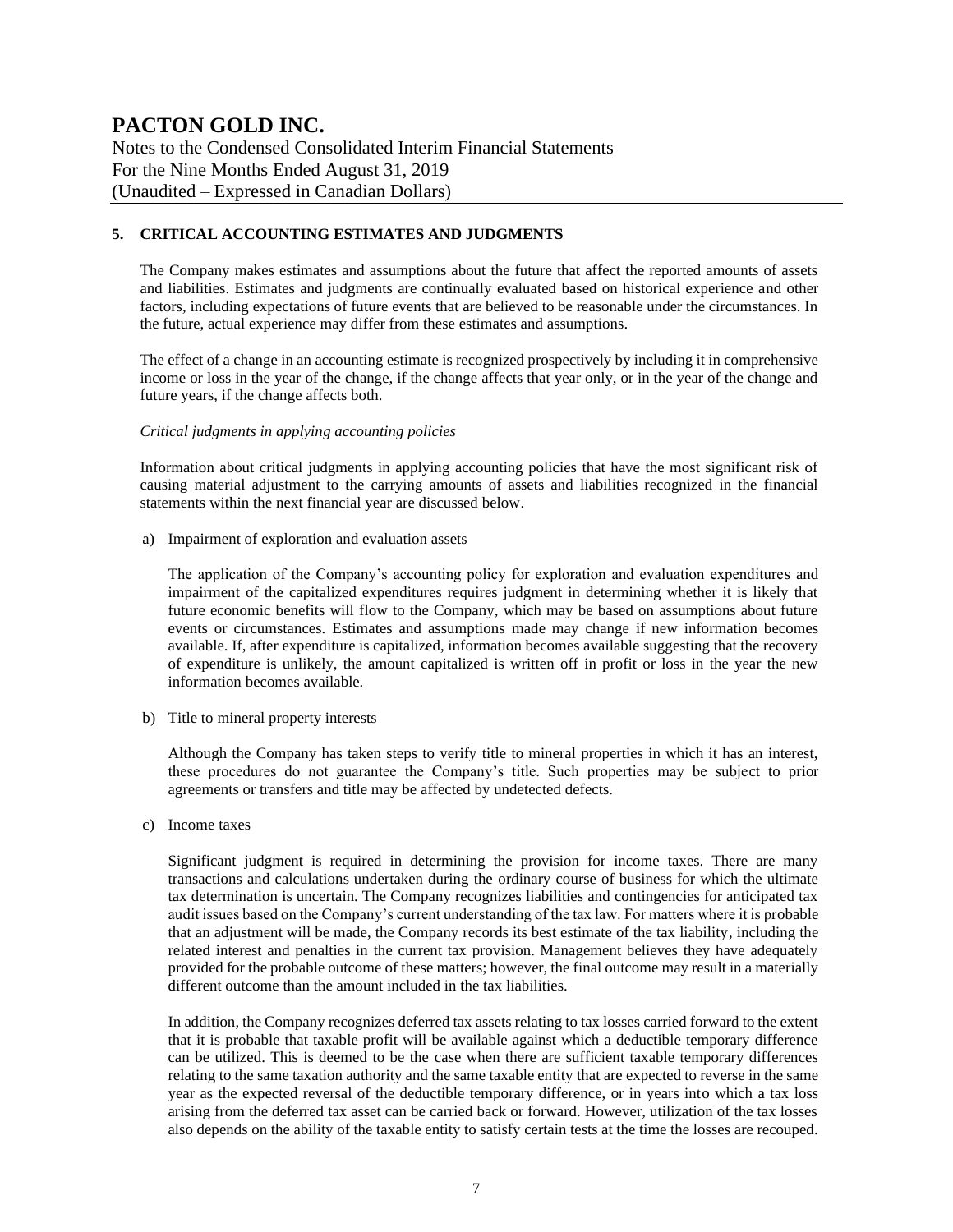Notes to the Condensed Consolidated Interim Financial Statements For the Nine Months Ended August 31, 2019 (Unaudited – Expressed in Canadian Dollars)

### **5. CRITICAL ACCOUNTING ESTIMATES AND JUDGMENTS** (Continued)

#### d) Going concern

The assessment of the Company's ability to continue as a going concern requires significant judgment. The financial statements have been prepared on the basis of accounting principles applicable to a going concern, as disclosed in note 2.

#### e) Acquisition of subsidiaries

The Company's acquisitions of CTTR, Drummond East and Arrow Pilbara have been determined to be asset acquisitions, as CTTR, Drummond East and Arrow Pilbara do not meet the definition of a business under IFRS 3 *Business Combinations*. As a result, the acquisitions have been accounted for as asset acquisitions, whereby all of the assets acquired and liabilities assumed are assigned a carrying amount based on relative fair values. The Company's application of the recognition principle may result in recognizing some assets (often intangible) and liabilities that the acquiree had not previously recognized as assets and liabilities in its financial statements, which require management judgment.

#### *Key sources of estimation uncertainty*

The following are key assumptions concerning the future and other key sources of estimation uncertainty that have a significant risk of resulting in material adjustments to the financial statements.

a) Decommissioning liabilities

Rehabilitation provisions have been created based on the Company's internal estimates. Assumptions, based on the current economic environment, have been made, which management believes are a reasonable basis upon which to estimate the future liability. These estimates take into account any material changes to the assumptions that occur when reviewed regularly by management. Estimates are reviewed annually and are based on current regulatory requirements. Significant changes in estimates of contamination, restoration standards and techniques will result in changes to provisions from year to year. Actual rehabilitation costs will ultimately depend on future market prices for the rehabilitation costs that will reflect the market condition at the time the rehabilitation costs are actually incurred. The final cost of the currently recognized rehabilitation provisions may be higher or lower than currently provided for. As at August 31, 2019, the Company had no known rehabilitation requirements, and accordingly, no provision has been made.

b) Fair value of stock options granted

The Company uses the Black-Scholes option pricing model to value the stock options granted during the year. The Black-Scholes model was developed for use in estimating the fair value of traded options that have no vesting restrictions and are fully transferable. The model requires management to make estimates that are subjective and may not be representative of actual results. Changes in assumptions can materially affect estimates of fair values.

### **6. FINANCIAL INSTRUMENTS**

Financial instruments are agreements between two parties that result in promises to pay or receive cash or equity instruments. The Company classifies its financial instruments as follows: cash is classified as FVTPL; receivables, as amortized cost; and accounts payable and accrued liabilities, as amortized cost. The carrying values of these instruments approximate their fair values due to their short term to maturity.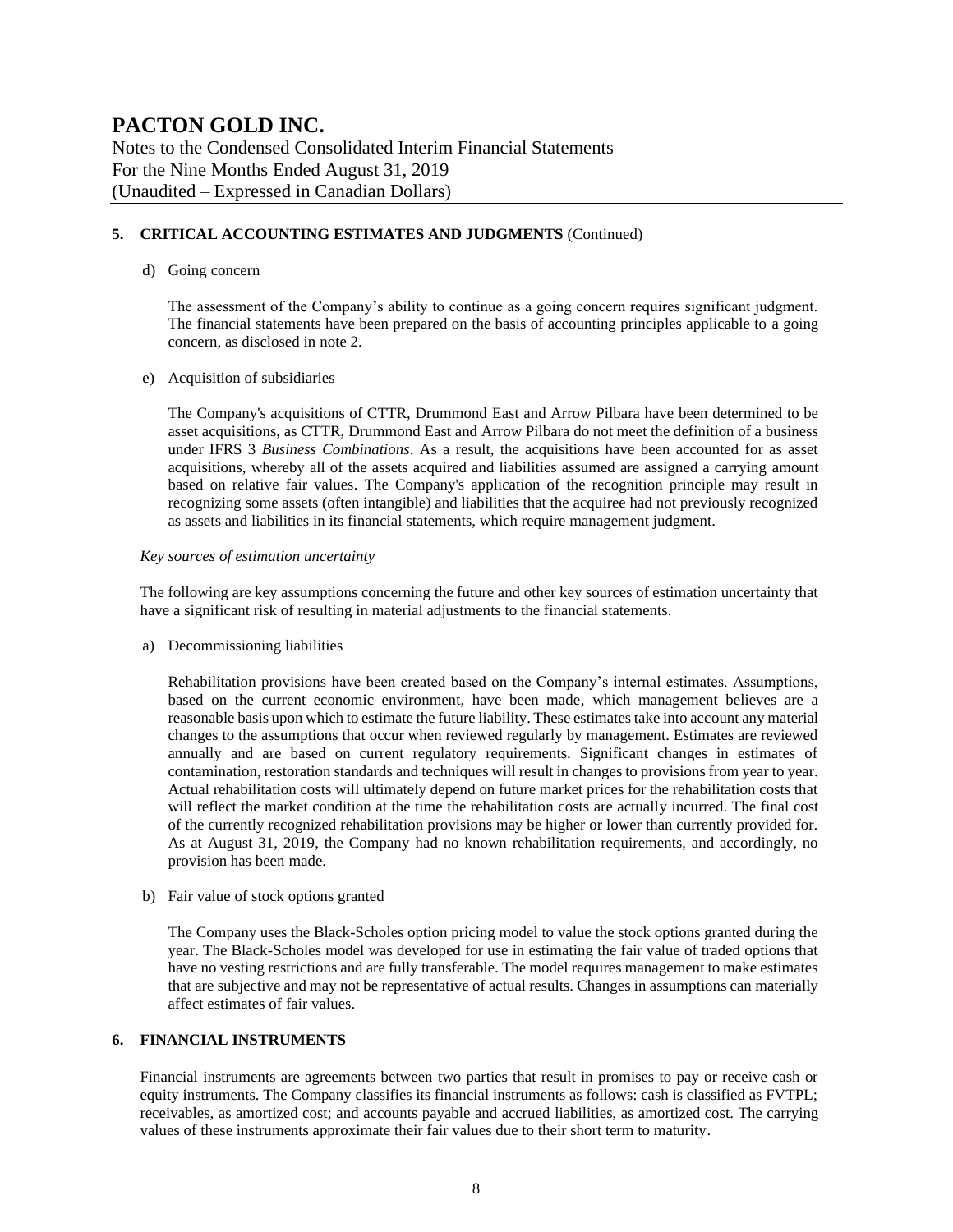Notes to the Condensed Consolidated Interim Financial Statements For the Nine Months Ended August 31, 2019 (Unaudited – Expressed in Canadian Dollars)

### **6. FINANCIAL INSTRUMENTS** (Continued)

The following table sets forth the Company's financial asset measured at fair value by level within the fair value hierarchy:

| <b>August 31, 2019</b>   | <b>Level 1</b> | <b>Level 2</b> | Level 3                       | <b>Total</b> |
|--------------------------|----------------|----------------|-------------------------------|--------------|
| Cash                     | \$2,374,343    | S<br>-         | S<br>$\overline{\phantom{a}}$ | \$2,374,343  |
| <b>November 30, 2018</b> | <b>Level 1</b> | Level 2        | Level 3                       | <b>Total</b> |
| Cash                     | 465.734        | \$<br>-        | S<br>$\overline{\phantom{a}}$ | 465,734      |

The Company has exposure to the following risks from its use of financial instruments:

- Credit risk;
- Liquidity risk; and
- Market risk.
- a) Credit risk

Credit risk is the risk that one party to a financial instrument will cause a financial loss for the other party by failing to discharge an obligation. The Company manages credit risk, in respect of cash, by placing it at major Canadian financial institutions. Included in receivables is \$113,267 (November 30, 2018 - \$384,317) owing from the Canada Revenue Agency and the Australian Taxation Office. The remaining accounts receivable were collected subsequent to August 31, 2019. The Company has minimal credit risk.

b) Liquidity risk

Liquidity risk is the risk that the Company will not be able to meet its financial obligations as they fall due. The Company's approach to managing liquidity is to ensure, as far as possible, that it will always have sufficient liquid funds to meet its liabilities when due, under both normal and stressed conditions, without incurring unacceptable losses or risking damage to the Company's reputation. The contractual financial liabilities of the Company as of August 31, 2019 equal \$326,011 (November 30, 2018 - \$308,536). All of the liabilities presented as accounts payable and accrued liabilities are due within 30 days of August 31, 2019.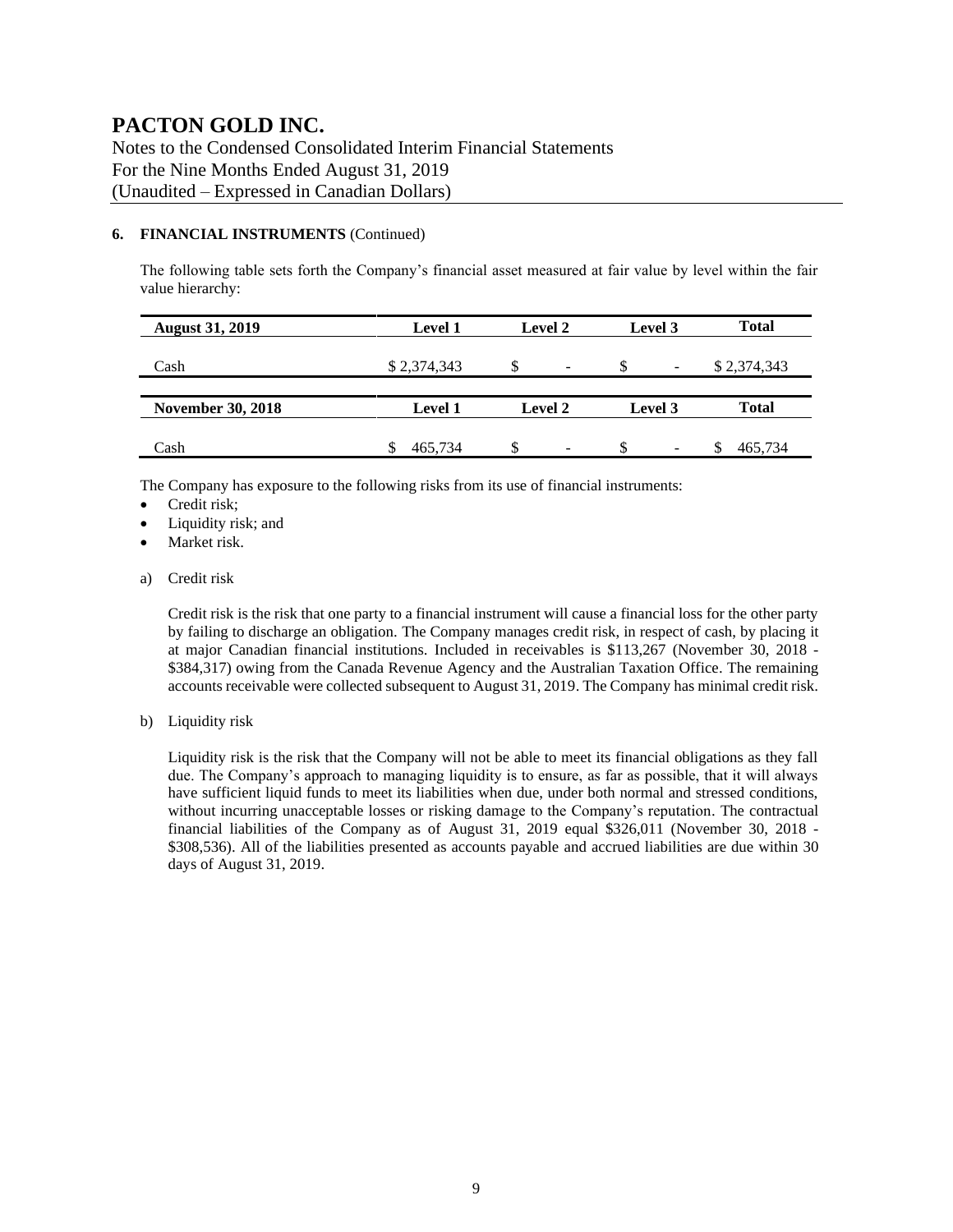Notes to the Condensed Consolidated Interim Financial Statements For the Nine Months Ended August 31, 2019 (Unaudited – Expressed in Canadian Dollars)

### **6. FINANCIAL INSTRUMENTS** (Continued)

c) Market risk

Market risk is the risk that changes in market prices, such as foreign exchange rates and interest rates, will affect the Company's income or the value of its holdings of financial instruments. The objective of market risk management is to manage and control market risk exposure within acceptable parameters, while optimizing the return on capital.

- *i) Currency risk –* Currency risk is the risk that the fair value or future cash flows will fluctuate as a result of changes in foreign exchange rates. The Company has operations in Canada and Australia and incurs operating and exploration expenditures in both currencies. The fluctuation of the Canadian dollar in relation to the Australian dollar will have an impact upon the results of the Company. The Company does not hold substantial funds in a foreign currency, and only a small amount of its accounts payable and accrued liabilities is denominated in Australian dollars. A fluctuation in the exchanges rates between the Canadian and Australian dollars of 10% would result in a \$9,700 change in the Company's cash, \$22,000 change in accounts payable and accrued liabilities and \$20,000 change in other comprehensive income (loss). The Company does not use any techniques to mitigate currency risk.
- *ii) Interest rate risk –* Interest rate risk is the risk that future cash flows will fluctuate as a result of changes in market interest rates. Interest earned on cash is at nominal interest rates, and therefore, the Company does not consider interest rate risk to be significant. The Company has no interestbearing financial liabilities.
- *iii) Other price risk –* Other price risk is the risk that the fair value or future cash flows of a financial instrument will fluctuate due to changes in market prices, other than those arising from interest rate risk. The Company is not exposed to significant other price risk.
- d) Capital management

The Company considers its capital to be comprised of shareholders' equity.

The Company manages the capital structure and makes adjustments to it in light of changes in economic conditions and the risk characteristics of the underlying assets. To maintain or adjust the capital structure, the Company may attempt to issue new shares. Although the Company has been successful at raising funds in the past through the issuance of capital stock, it is uncertain whether it will continue this method of financing due to the current difficult market conditions.

In order to facilitate the management of its capital requirements, the Company prepares expenditure budgets that are updated as necessary depending on various factors, including successful capital deployment and general industry conditions.

Management reviews the capital structure on a regular basis to ensure that the above objectives are met. There have been no changes to the Company's approach to capital management during the period ended August 31, 2019. The Company is not subject to externally imposed capital requirements.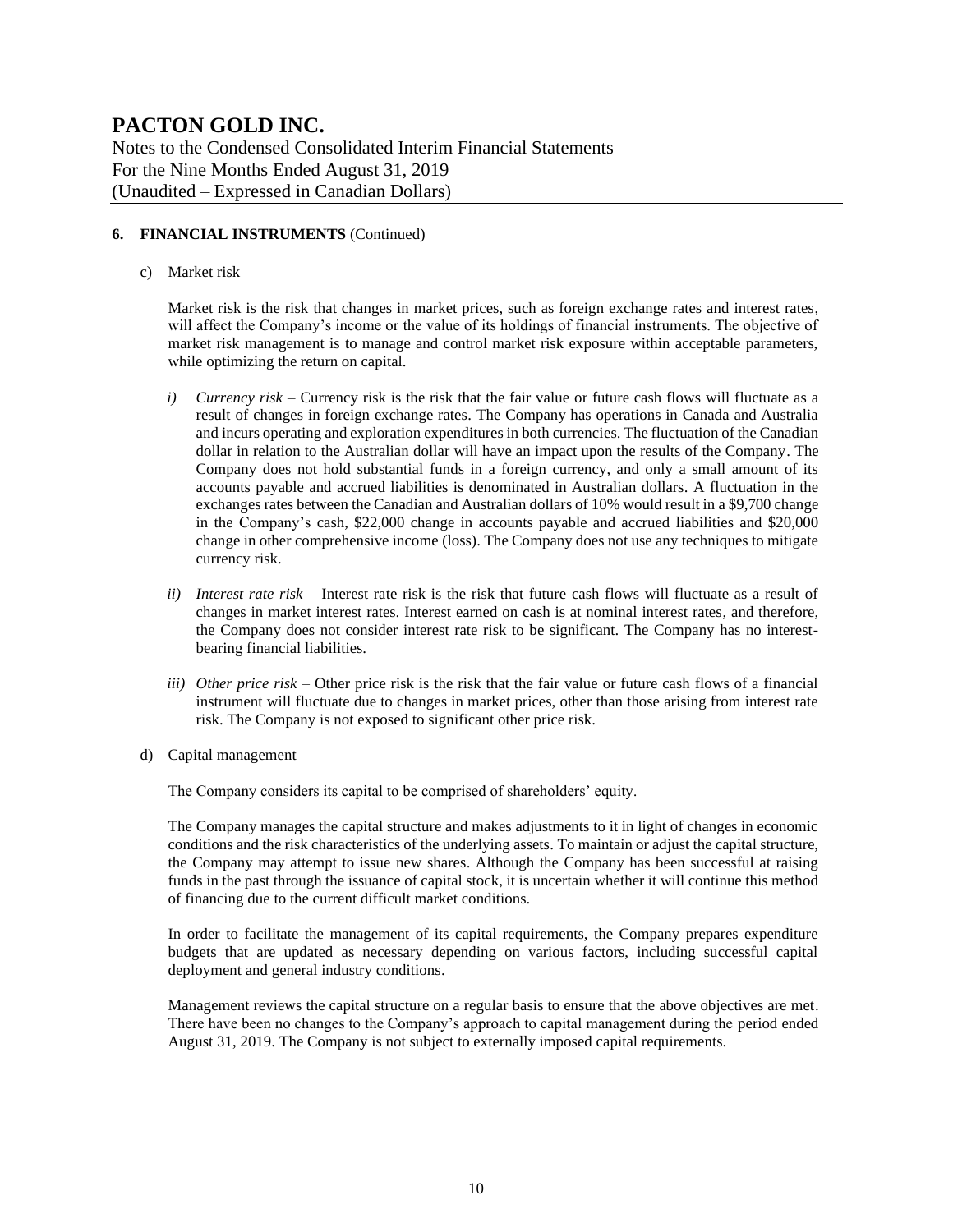Notes to the Condensed Consolidated Interim Financial Statements For the Nine Months Ended August 31, 2019 (Unaudited – Expressed in Canadian Dollars)

### **7. EQUIPMENT**

|                                                                                      | Furniture and<br>Equipment |
|--------------------------------------------------------------------------------------|----------------------------|
| Cost                                                                                 |                            |
| <b>Balance, November 30, 2017 and 2018</b>                                           | \$<br>8,496                |
| <b>Additions</b>                                                                     | 150,453                    |
| Disposals                                                                            | (8, 496)                   |
| Balance, August 31, 2019                                                             | \$<br>150,453              |
| <b>Accumulated Depreciation</b><br><b>Balance, November 30, 2017</b><br>Depreciation | \$<br>3,402<br>941         |
| <b>Balance, November 30, 2018</b>                                                    | 4,343                      |
| Depreciation                                                                         | 11,699                     |
| Disposals                                                                            | (4,758)                    |
| Balance, August 31, 2019                                                             | \$<br>11,284               |
| Net Book Value, November 30, 2018                                                    | \$<br>4,153                |
| Net Book Value, August 31, 2019                                                      | \$<br>139,169              |

### **8. EXPLORATION AND EVALUATION ASSETS**

a) Pilbara Project

### **CTTR**

On March 20, 2018, the Company entered into a share purchase agreement to acquire 100% of the issued and outstanding shares of CTTR, an Australian proprietary limited company. CTTR holds applications to nine tenement licenses for a mineral property group in the Pilbara Region of Western Australia.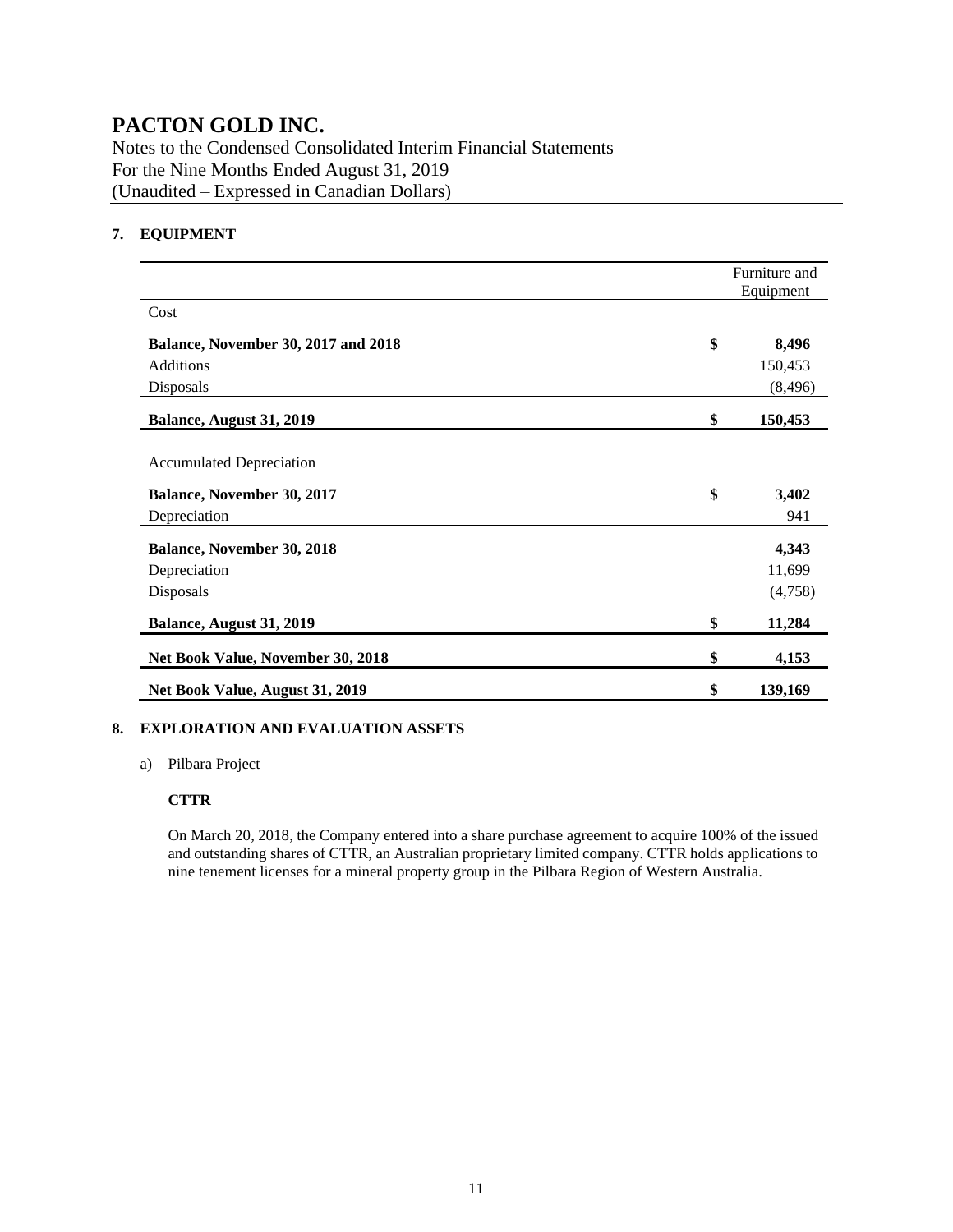Notes to the Condensed Consolidated Interim Financial Statements For the Nine Months Ended August 31, 2019 (Unaudited – Expressed in Canadian Dollars)

### **8. EXPLORATION AND EVALUATION ASSETS** (Continued)

### a) Pilbara Project (continued)

### **CTTR** (continued)

Under the terms of the share purchase agreement, the Company acquired 100% of the issued and outstanding shares of CTTR by:

- Paying a \$25,000 non-refundable deposit (paid);
- Paying \$75,000 (paid) and issuing 916,666 common shares (issued and valued at \$238,333) of the Company and 458,333 share purchase warrants (issued and valued at \$64,545). Each warrant is exercisable into one additional common share of the Company for a period of 18 months from the date of issue at a price of \$0.45, upon acceptance of the transaction by the TSX-V (issued on March 29, 2018); and
- Paying \$50,000 (paid) and issuing 416,666 common shares (issued and valued at \$270,833) of the Company and 208,333 share purchase warrants (issued and valued at \$72,034). Each warrant is exercisable into one additional common share of the Company for a period of 18 months from the date of issue at a price to be determined at the date of grant, upon the grant of at least nine exploration licenses.

The Company also issued 156,250 common shares valued at \$40,625 as a finder's fee on the transaction.

The acquisition of CTTR has been accounted for as an acquisition of assets and liabilities, as CTTR does not meet the definition of a business under IFRS 3. The acquisition of the net assets of CTTR wasrecorded at the fair value of the consideration transferred of \$836,370, as detailed above. The net assets acquired consisted entirely of exploration and evaluation assets.

### **Arrow Pilbara**

On May 11, 2018, the Company entered into a share purchase and option agreement whereby the Company could earn up to an 80% interest in Arrow Pilbara, an Australian proprietary limited exploration company. Arrow Pilbara holds two granted tenement licenses and two applications for licenses in the Pilbara Region of Western Australia.

Under the terms of the agreement, the Company was required to make cash payments and issue common shares and common share purchase warrants of the Company to acquire a 51% interest in Arrow Pilbara as follows:

• Issue 1,086,957 common shares (issued and valued at \$695,652) and 1,086,957 common share purchase warrants (issued and valued at \$583,761) exercisable into one share at \$0.35 for three years and pay \$500,000 (paid \$300,000), with remaining due upon grant of application).

To acquire a further 29% interest in Arrow Pilbara, the Company was required to:

- Pay \$250,000 or an equivalent number of common shares based on the five-day trailing volumeweighted average price at the time of issue, subject to a floor price of no lower than \$0.19 per common share; and
- Fund exploration expenditures up to a maximum of \$500,000.

The vendor retains a right to explore for, mine and extract lithium, caesium and tantalum from the property.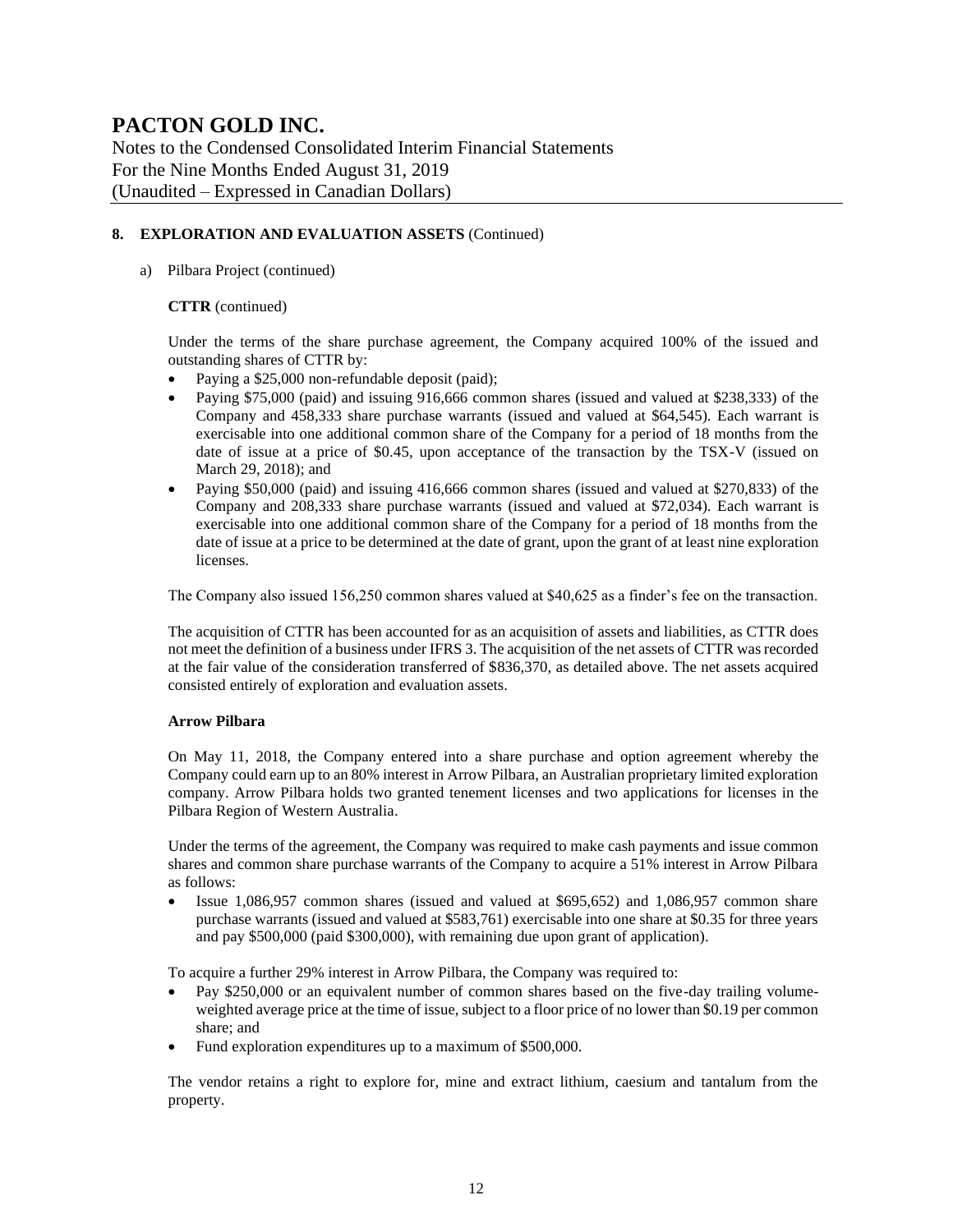Notes to the Condensed Consolidated Interim Financial Statements For the Nine Months Ended August 31, 2019 (Unaudited – Expressed in Canadian Dollars)

### **8. EXPLORATION AND EVALUATION ASSETS** (Continued)

### a) Pilbara Project (continued)

### **Arrow Pilbara** (continued)

A discovery bonus of \$500,000 cash is payable if the Company reports a National Instrument ("NI") 43-101-defined "measured mineral resource" or "inferred mineral resource" of at least 100,000 ounces of gold on the property.

The Company also issued 227,941 common shares valued at \$58,125 as a finder's fee on the transaction.

The acquisition of 51% of Arrow Pilbara has been accounted for as an acquisition of assets and liabilities, as Arrow Pilbara does not meet the definition of a business under IFRS 3. The acquisition of the net assets of Arrow Pilbara was recorded at the fair value of the consideration transferred of \$1,637,538, as detailed above. The net assets acquired were as follows:

| <b>Net Assets Acquired</b>        |             |
|-----------------------------------|-------------|
| Exploration and evaluation assets | 3,210,860   |
| Non-controlling interest          | (1,573,322) |
|                                   | 1,637,538   |

On August 20, 2018, the Company entered into a share purchase agreement to acquire the remaining ownership interest in Arrow Pilbara. Under the terms of the agreement, the Company acquired the remaining 49% ownership interest in Arrow Pilbara by paying \$1,000,000 (paid) and issuing 2,000,000 common shares (issued and valued at \$820,000).

The purchase of the remaining 49% interest was accounted for as follows:

| <b>Acquisition of 49% Interest</b>                                       |                          |
|--------------------------------------------------------------------------|--------------------------|
| Additional consideration paid<br>Elimination of non-controlling interest | 1,820,000<br>(1,573,322) |
| Loss on acquisition                                                      | 246,678                  |

#### **Drummond East**

On August 15, 2018, the Company entered into a share purchase agreement to acquire a 100% interest in Drummond East, an arm's length Australian exploration company wholly owned by Impact Minerals Ltd. ("Impact"). Drummond East holds seven granted tenement licenses in the Pilbara Region of Western Australia.

Under the terms of the agreement, the Company paid Impact a total of \$350,000 and issued to Impact 2,125,000 common shares of the Company valued at \$860,625.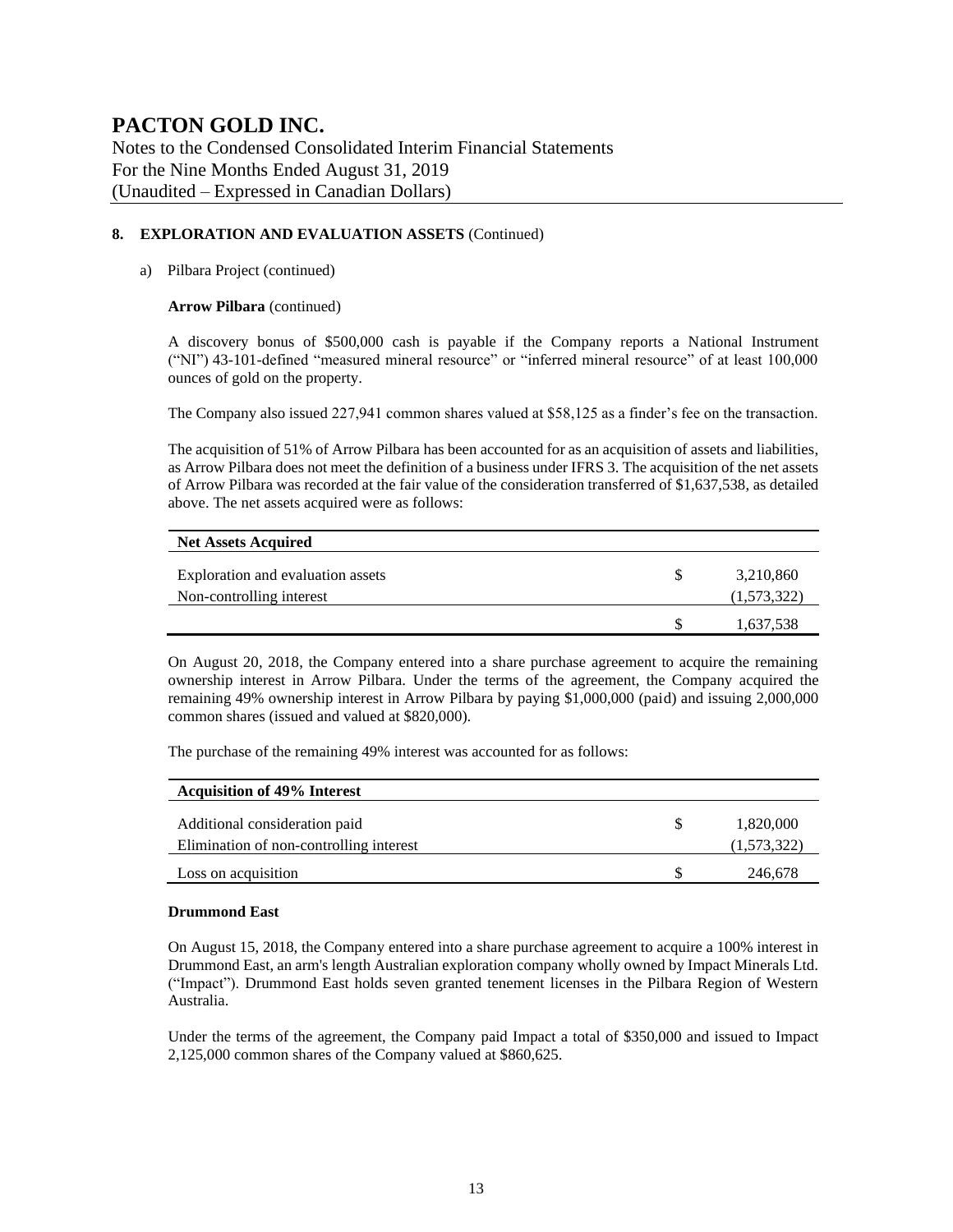Notes to the Condensed Consolidated Interim Financial Statements For the Nine Months Ended August 31, 2019 (Unaudited – Expressed in Canadian Dollars)

### **8. EXPLORATION AND EVALUATION ASSETS** (Continued)

### a) Pilbara Project (continued)

### **Drummond East** (continued)

In addition, the Company will pay a bonus to Impact of \$500,000 if the Company publishes measured, indicated or inferred gold resources of more than 250,000 ounces on the property. The Company will grant Impact a 2% net smelter royalty ("NSR") in respect of the property on standard industry terms to be agreed between the parties. The parties agree that the Company shall, at all times, retain an exclusive and unlimited right to purchase 50% of the NSR back from Impact for \$500,000.

The Company paid a finder's fee of 291,875 common shares (issued and valued at \$145,938).

The acquisition of Drummond East has been accounted for as an acquisition of assets and liabilities, as Drummond East does not meet the definition of a business under IFRS 3. The acquisition of the net assets of Drummond East was recorded at the fair value of the consideration transferred of \$1,356,563, as detailed above. The net assets acquired consisted entirely of exploration and evaluation assets.

### **Friendly Creek**

On August 11, 2018, the Company entered into a tenement sale agreement to acquire 100% of the Friendly Creek exploration license and mining leases in the Pilbara Region of Western Australia.

Under the terms of the agreement, the Company purchased a 100% interest in Friendly Creek by paying the vendors a total of \$25,000 (paid) and issuing to the vendors 2,500,000 common shares of the Company (issued on March 15, 2019 and valued at \$562,500).

### **Yandicoogina and Boodalyerrie**

On September 25, 2018, the Company entered into a tenement sale agreement to acquire 100% of both the Yandicoogina and Boodalyerrie exploration licenses and mining leases from Gardner Mining Pty. Ltd. ("Gardner Mining"), an Australian proprietary limited exploration company.

Under the terms of the agreement, the Company purchased a 100% ownership interest in the projects by paying Gardner Mining \$25,000 (paid) and issuing to Gardner Mining 3,000,000 common shares of the Company (issued on March 8, 2019 and valued at \$720,000).

### **Golden Palms Project**

On November 5, 2018, the Company entered into a tenement sale agreement to acquire the Golden Palms tenement license in Western Australia.

Under the terms of the agreement, Pacton can purchase 100% of the property by paying a total of \$100,000 (\$75,000 paid) and issuing 400,000 common shares on completion of the transaction.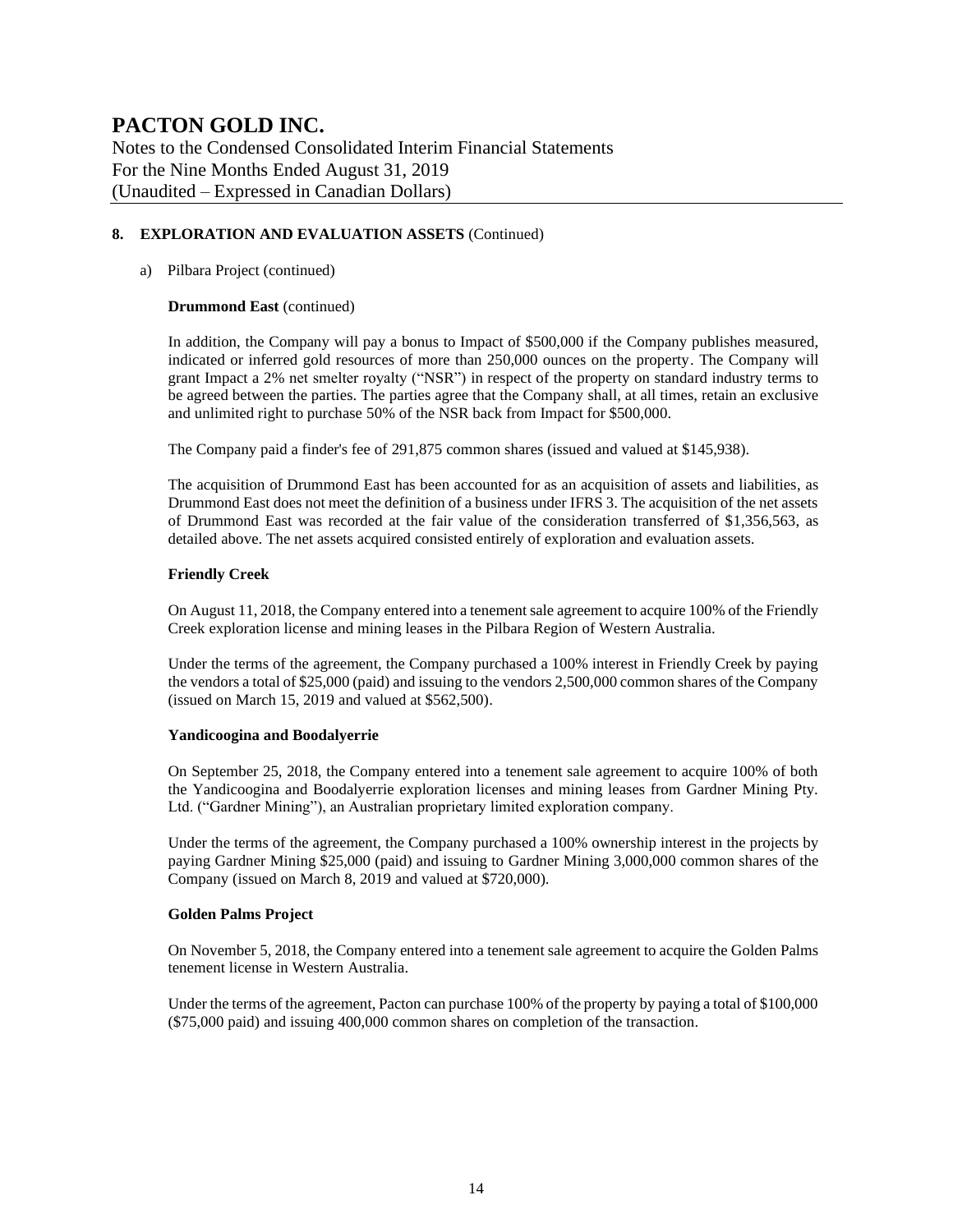Notes to the Condensed Consolidated Interim Financial Statements For the Nine Months Ended August 31, 2019 (Unaudited – Expressed in Canadian Dollars)

### **8. EXPLORATION AND EVALUATION ASSETS** (Continued)

### a) Pilbara Project (continued)

### **Hong Kong Project**

On November 23, 2018, the Company entered into a tenement sale agreement to acquire a 70% interest in the Hong Kong project from Clancy Exploration Ltd. ("Clancy"), an Australian Securities Exchangelisted exploration company.

Under the terms of the agreement, the Company purchased a 70% interest in the Hong Kong project by paying Clancy \$175,000 (paid) and issuing to Clancy 3,780,613 common shares of the Company (issued on December 10, 2018 and valued at \$1,323,215). In addition, the Company issued 300,000 common shares valued at \$82,500 as a finder's fee on the project and paid a \$25,000 deposit included in exploration and evaluation assets.

Upon completion of the acquisition, the Company and Clancy will enter into a joint venture, with Pacton acting as operator of the Hong Kong project. A minimum of AUD \$520,000 must be spent by the Company within two years of completion of the transaction. Clancy will be free carried with respect to expenditures until a decision to mine is made unanimously by both parties.

### **Keras Project**

On October 18, 2018, the Company entered into a grant of gold rights agreement to acquire the conglomerate gold rights of Calidus Resources Ltd. ("Calidus") in both the Marble Bar sub basin and the northeast Pilbara sub basin of Western Australia's Pilbara craton.

Under the terms of the agreement, the Company will acquire the gold rights by issuing 7,000,000 common shares of the Company (issued on December 5, 2018 and valued at \$1,925,000). The agreement includes a right to deferred compensation whereby Calidus may receive up to 3,000,000 additional common shares of the Company on October 18, 2019 based on the 30-day volume weighted average price of the Company's common shares on the date of such issuance. As of October 25, 2019, no deferred compensation shares had been issued. A minimum of AUD \$55,000 must be spent by the Company on each anniversary of the completion of the transaction. In addition, the Company paid a \$10,000 deposit included in exploration and evaluation assets.

### **Tardarinna Project**

On March 22, 2019, the Company entered into a tenement sale agreement to acquire the Tardarinna tenement license in Western Australia.

Under the terms of the agreement, the Company acquired a 100% interest in the property by issuing 1,250,000 common shares on completion of the transaction (issued on August 27, 2019 and valued at \$281,250).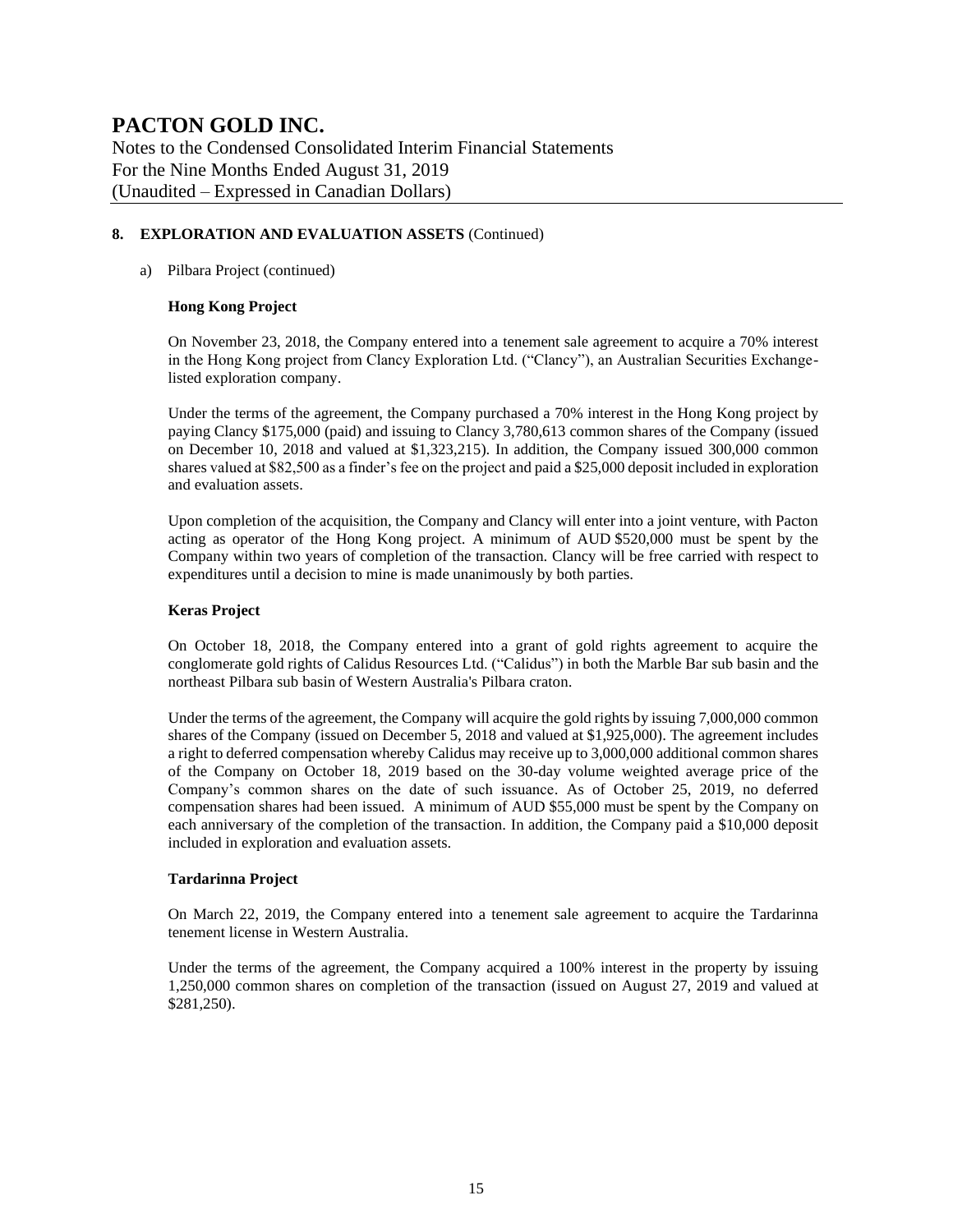Notes to the Condensed Consolidated Interim Financial Statements For the Nine Months Ended August 31, 2019 (Unaudited – Expressed in Canadian Dollars)

### **8. EXPLORATION AND EVALUATION ASSETS** (Continued)

### b) Red Lake Project

On May 10, 2017, the Company entered into an option agreement to earn a 100% interest in 34 mineral claims and two mineral patents in the Red Lake Mining District, located in Ontario. Under the terms of the agreement, the Company was required to make cash payments of \$300,000 and issue 4,200,000 common shares of the Company over a period of four years. Of that, 1,200,000 common shares of the Company were issued (valued at \$168,000) and \$75,000 was paid.

The vendor retained a NSR varying from 0.25% to 2.25%, of which one-half could be repurchased by the Company, at a rate of \$250,000 per 0.25%.

On April 18, 2018, the Company provided notice of termination on the option agreement to the vendor. During the year ended November 30, 2018, the Company recorded an impairment of exploration and evaluation assets of \$243,000 as a result of the termination.

On May 23, 2017, the Company entered into an option agreement to earn a 100% interest in 14 mineral claims in the Red Lake Mining District, located in Ontario. Under the terms of the agreement, the Company must make cash payments and issue common shares of the Company as follows:

- Issue 300,000 common shares of the Company (issued and valued at \$42,000) and pay \$16,000 (paid) within five days of approval by the TSX-V, which was received on May 26, 2017;
- Pay \$12,000 on or before May 26, 2018 (paid);
- Pay \$16,000 on or before May 26, 2019 (paid); and
- Pay \$26,000 on or before May 26, 2020.

The claims are subject to an underlying 2% NSR.

On May 23, 2017, and as amended November 23, 2017, June 14, 2018 and May 25, 2019, the Company entered into an additional option agreement to earn a 100% interest in 30 additional mineral claims in the Red Lake Mining District, located in Ontario. Under the terms of the agreement, the Company must make cash payments and issue common shares of the Company as follows:

- Issue 2,500,000 common shares of the Company (issued and valued at \$350,000) within five days of approval by the TSX-V, which was received on May 26, 2017;
- Pay \$20,000 on or before June 30, 2018 (paid);
- Pay \$80,000 on or before January 31, 2019 (paid); and
- Pay \$150,000 on or before June 30, 2019 (paid).

The vendors retain a 2.5% NSR, of which two-fifths (1%) can be repurchased by the Company for \$1,500,000. On October 25, 2018, one of the vendors became a director of the Company.

On November 1, 2018, the Company entered into an option agreement to earn a 100% interest in 12 mineral claims in the Red Lake Mining District, located in Ontario. Under the terms of the agreement, the Company must make cash payments and issue common shares of the Company as follows:

- Pay \$15,000 on or before November 6, 2018 (paid);
- Pay \$15,000 (paid) and issue 100,000 common shares of the Company (issued and valued at \$25,500) within five days of approval by the TSX-V, which was received November 19, 2018;
- Pay \$40,000 and issue 75,000 common shares of the Company on or before November 19, 2019; and
- Pay \$40,000 and issue 75,000 common shares of the Company on or before November 19, 2020.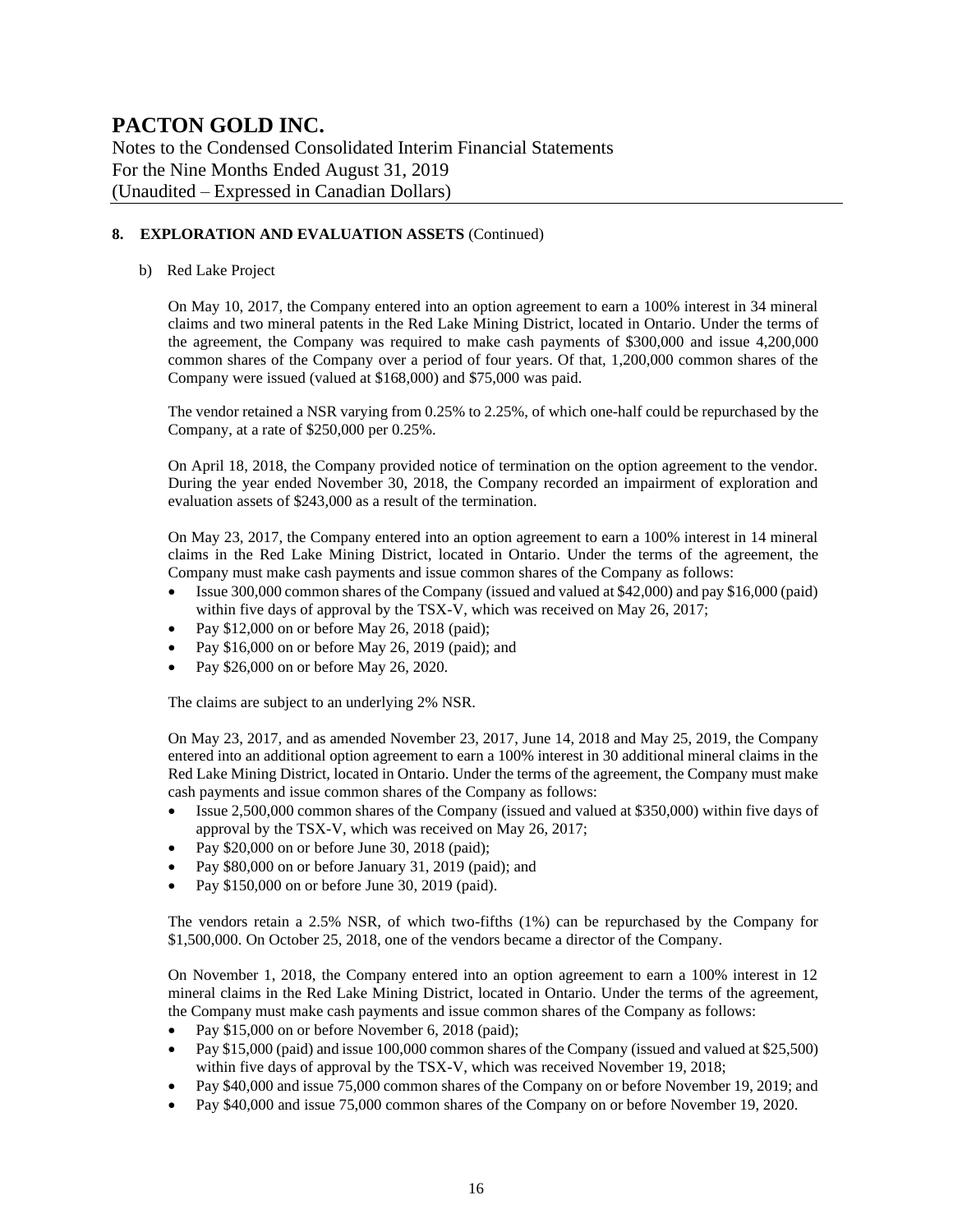Notes to the Condensed Consolidated Interim Financial Statements For the Nine Months Ended August 31, 2019 (Unaudited – Expressed in Canadian Dollars)

### **8. EXPLORATION AND EVALUATION ASSETS** (Continued)

### b) Red Lake Project (continued)

The vendors retain a NSR that ranges from 0.25% to 2.25%, of which one-half can be repurchased by the Company for \$250,000.

On January 29, 2019, the Company entered into an agreement to acquire a 100% interest in additional mineral claims in the Red Lake Mining District, located in Ontario. The Company issued 192,310 common shares on February 6, 2019 valued at \$48,077. The claims are subject to a NSR ranging from 0.25% to 2.25%, of which a portion can be repurchased by the Company for \$250,000.

On February 12, 2019, the Company entered into an agreement to acquire a 100% interest in additional mineral claims in the Red Lake Mining District, located in Ontario. The Company paid \$15,000 and on February 28, 2019 issued 75,000 common shares valued at \$19,125. The claims are subject to a 2% NSR, of which one-half can be repurchased by the Company for \$200,000.

On February 20, 2019, the Company entered into an option agreement to acquire a 100% interest in additional mineral claims in the Red Lake Mining District, located in Ontario. Under the terms of the agreement, the Company must make cash payments and issue common shares of the Company as follows:

- Pay up to \$30,000 on behalf of the vendor for exploration expenditures (paid);
- Issue 125,000 common shares of the Company within five days of approval by the TSX-V, which was received March 5, 2019 (issued on March 6, 2019 and valued at \$31,250);
- Pay \$50,000 and issue 100,000 common shares of the Company on or before March 5, 2020; and
- Pay \$50,000 and issue 125,000 common shares of the Company on or before March 5, 2021.

The claims are subject to a 0.25% to 1.75% NSR, of which a portion can be repurchased by the Company at a rate of \$250,000 for each 0.25% portion that is repurchased.

On March 13, 2019, the Company entered into an option agreement to acquire a 100% interest in additional mineral claims in the Red Lake Mining District, located in Ontario. Under the terms of the agreement, the Company must make cash payments and issue common shares of the Company as follows:

- Pay up to \$40,000 on behalf of the vendor for exploration expenditures (paid);
- Issue 100,000 common shares of the Company within five days of approval by the TSX-V, which was received March 21, 2019 (issued on March 22, 2019 and valued at \$23,000);
- Pay \$50,000 and issue 100,000 common shares of the Company on or before March 21, 2020; and
- Pay \$50,000 and issue 125,000 common shares of the Company on or before March 21, 2021.

The claims are subject to a 2.5% NSR, of which one-half can be repurchased by the Company for \$2,000,000.

On April 23, 2019, the Company entered into an option agreement to acquire a 100% interest in additional mineral claims in the Red Lake Mining District, located in Ontario. Under the terms of the agreement, the Company must make cash payments and issue common shares of the Company as follows:

- Pay \$30,000 (paid) and issue 100,000 common shares of the Company (issued on May 6, 2019 and valued at \$16,500) within five days of approval by the TSX-V, which was received on May 6, 2019;
- Pay \$30,000 and issue 150,000 common shares of the Company on or before May 6, 2020; and
- Pay \$30,000 on or before May 6, 2021.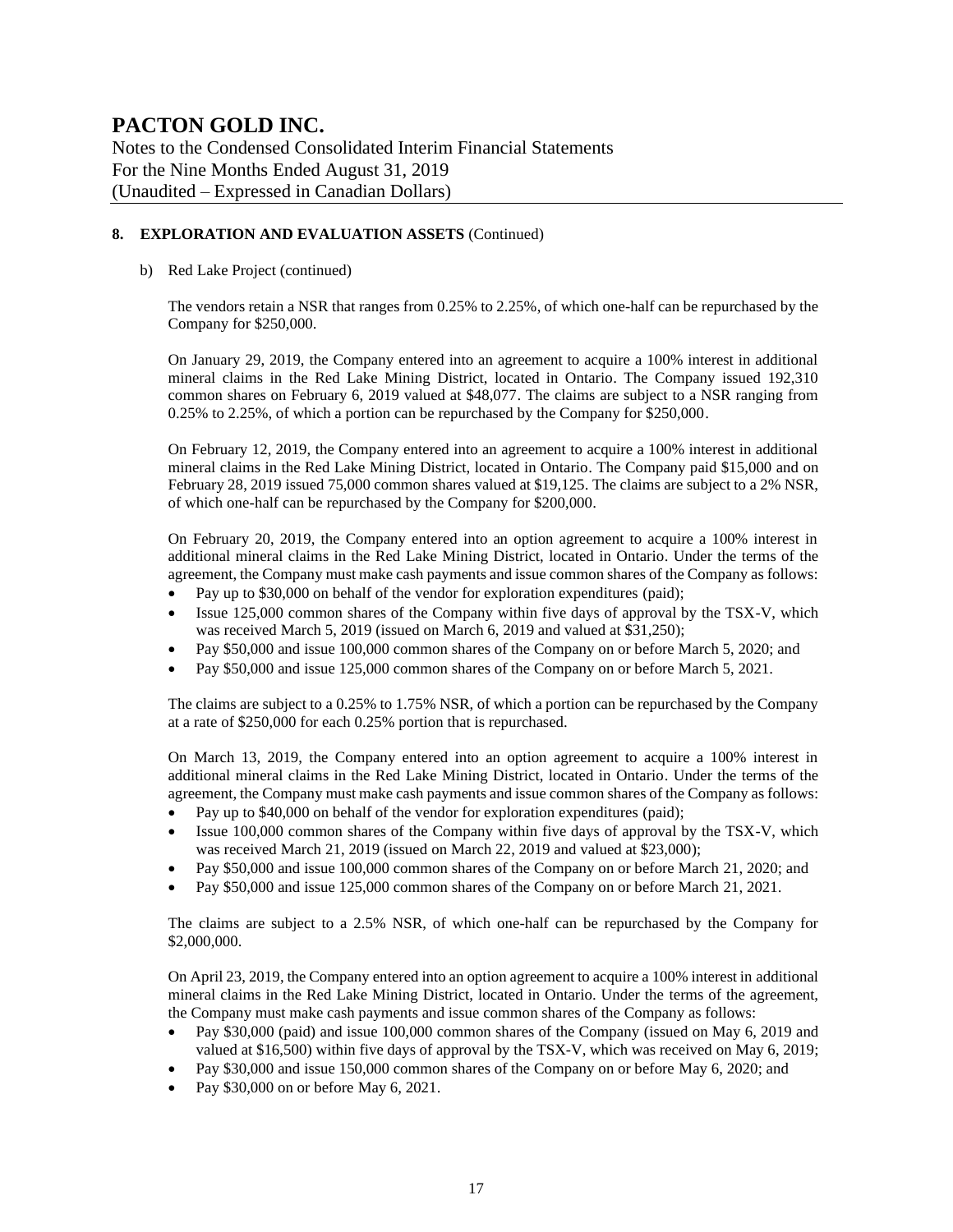Notes to the Condensed Consolidated Interim Financial Statements For the Nine Months Ended August 31, 2019 (Unaudited – Expressed in Canadian Dollars)

### **8. EXPLORATION AND EVALUATION ASSETS** (Continued)

b) Red Lake Project (continued)

On July 23, 2019, the Company entered into two agreements to acquire 100% interests in additional mineral claims in the Red Lake Mining District, located in Ontario. Under the terms of each agreement, the Company must make a cash payment of \$100,000 and issue 400,000 common shares of the Company upon approval by the TSX-V. A total of \$200,000 was paid and 800,000 common shares were issued on August 12,2019 and valued at \$140,000.

c) Tully West Gold Property

On January 16, 2017, the Company entered into an option agreement to earn a 100% interest in the Tully West Gold Property, located in Ontario. On January 18, 2018, certain terms were amended. Under the terms of the amended agreement, the Company must make cash payments and issue common shares of the Company as follows:

- Issue 1,300,000 common shares of the Company (issued on January 25, 2017 and valued at \$117,000) and pay \$25,000 (paid) within five days of approval by the TSX-V, which was received January 25, 2017;
- Issue 1,300,000 common shares of the Company on or before January 25, 2018 (issued on January 25, 2018 and valued at \$390,000);
- Pay \$80,000 on or before February 15, 2018 (paid); and
- Issue 1,300,000 common shares of the Company (issued on July 24, 2018 and valued at \$793,000) and pay \$110,000 (paid) on or before January 25, 2019.

The Company completed an equity financing for gross proceeds in excess of \$1,000,000 (excluding flowthrough proceeds), thus the January 25, 2019 common share and cash payments were accelerated.

On December 12, 2018, the agreement was amended to extend the exploration expenditure deadlines. The Company was required to pay an additional \$10,000 on or before January 12, 2019 (paid).

The Company must now incur exploration expenditures as follows:

- \$250,000 on or before January 16, 2018 (incurred);
- An additional \$500,000 on or before January 25, 2020; and
- An additional \$500,000 on or before January 25, 2021.

The vendors retain a 2.5% NSR, of which two-fifths (1%) can be repurchased by the Company for an aggregate \$1,000,000.

d) Lincoln Property

On April 21, 2016, and as amended June 15, 2016, the Company entered into an option agreement to acquire a 100% interest in the Lincoln Property, a lithium project in Nevada. Consideration for the option is as follows:

- Issue 1,500,000 common shares to the optionor upon acceptance of the transaction by the TSX-V (issued on July 4, 2016 and valued at \$195,000); and
- Cash payment of \$50,000 within five days of acceptance by the TSX-V (paid).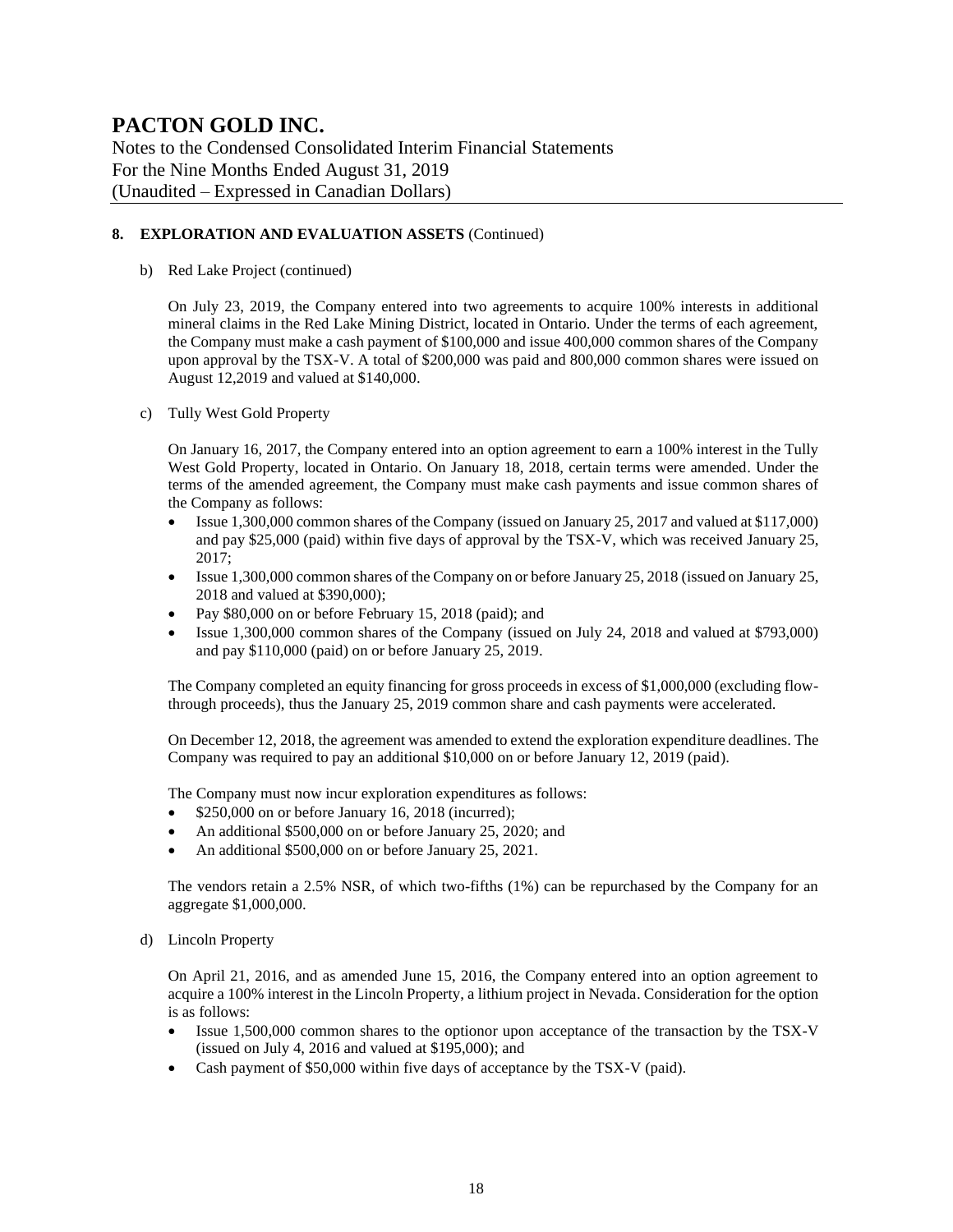Notes to the Condensed Consolidated Interim Financial Statements For the Nine Months Ended August 31, 2019 (Unaudited – Expressed in Canadian Dollars)

### **8. EXPLORATION AND EVALUATION ASSETS** (Continued)

### d) Lincoln Property (continued)

At November 30, 2016, the Company determined that the value of the property was impaired. The property was written down to \$100,000. On January 1, 2017, and as amended on July 11, 2017 and March 14, 2018, the Company reached an agreement to sell the property for \$100,000. The sale price was amended to \$40,000 on May 29, 2018 and payment was received. The remaining balance of \$60,000 was written off and included in impairment of exploration and evaluation assets.

#### e) Carpenter Lake

On May 28, 2013, the Company entered into an agreement to acquire a 100% interest in 34 mineral claims located in the Athabasca Basin Region of northern Saskatchewan. Consideration for the acquisition was the issuance of 200,000 common shares (issued and valued at \$380,000). The Company paid a finder's fee of 10,000 common shares (issued and valued at \$19,000).

The property was subject to a 5% NSR. The NSR could be reduced to a minimum of 2% at the option of either the vendors or the Company in exchange for the issuance of 100,000 common shares for each percentage point bought back (the "Royalty Buyback").

Pursuant to an amending agreement dated June 21, 2013, the Company agreed to file a NI 43-101 Report on or before July 1, 2014 as a condition for approval from the TSX-V to exercise the Royalty Buyback. Failure to receive approval would give the vendors of the property the right to purchase the property for the sum of \$200,000 commencing July 1, 2014 for a period of 180 days.

On January 13, 2014, the Company granted an option to Alpha Exploration Inc. (TSX-V: AEX) ("Alpha") to earn a 60% interest in the Company's Clearwater/Carpenter Lake Property. Under the terms of the agreement, Alpha was required to make cash and share payments as follows:

- Cash payment of \$12,500 upon approval of the agreement by the TSX-V (received);
- Issuance of 100,000 common shares within 10 days of approval by the TSX-V (received and valued at \$59,000);
- Cash payment of a total of \$37,500 and issuance of a total of 300,000 common shares over a threeyear period ending on the third anniversary of approval by the TSX-V; and
- \$1,250,000 in exploration expenditures on the property over a three-year period ending on the third anniversary of approval by the TSX-V.

On November 6, 2014, Alpha provided the Company with its Notice of Exercise on the option to earn a 60% interest in the Clearwater/Carpenter Lake Property. The Company received the \$37,500 in cash payments due from the first through third anniversaries and the 300,000 common shares (valued at \$27,000). A joint venture was formed between Alpha (60%) and Pacton (40%) for the further development of the property, with Alpha serving as the operator.

The property was then subject to a 2% NSR, which was owed to the original vendors (the "Underlying NSR"). The Underlying NSR rate was reduced from 5% to 2% by Pacton through the issuance of 300,000 common shares of the Company on October 27, 2014 (valued at \$90,000).

At November 30, 2016, the property was written down to \$226,000. At November 30, 2018, the property was written off and included in impairment of exploration and evaluation assets.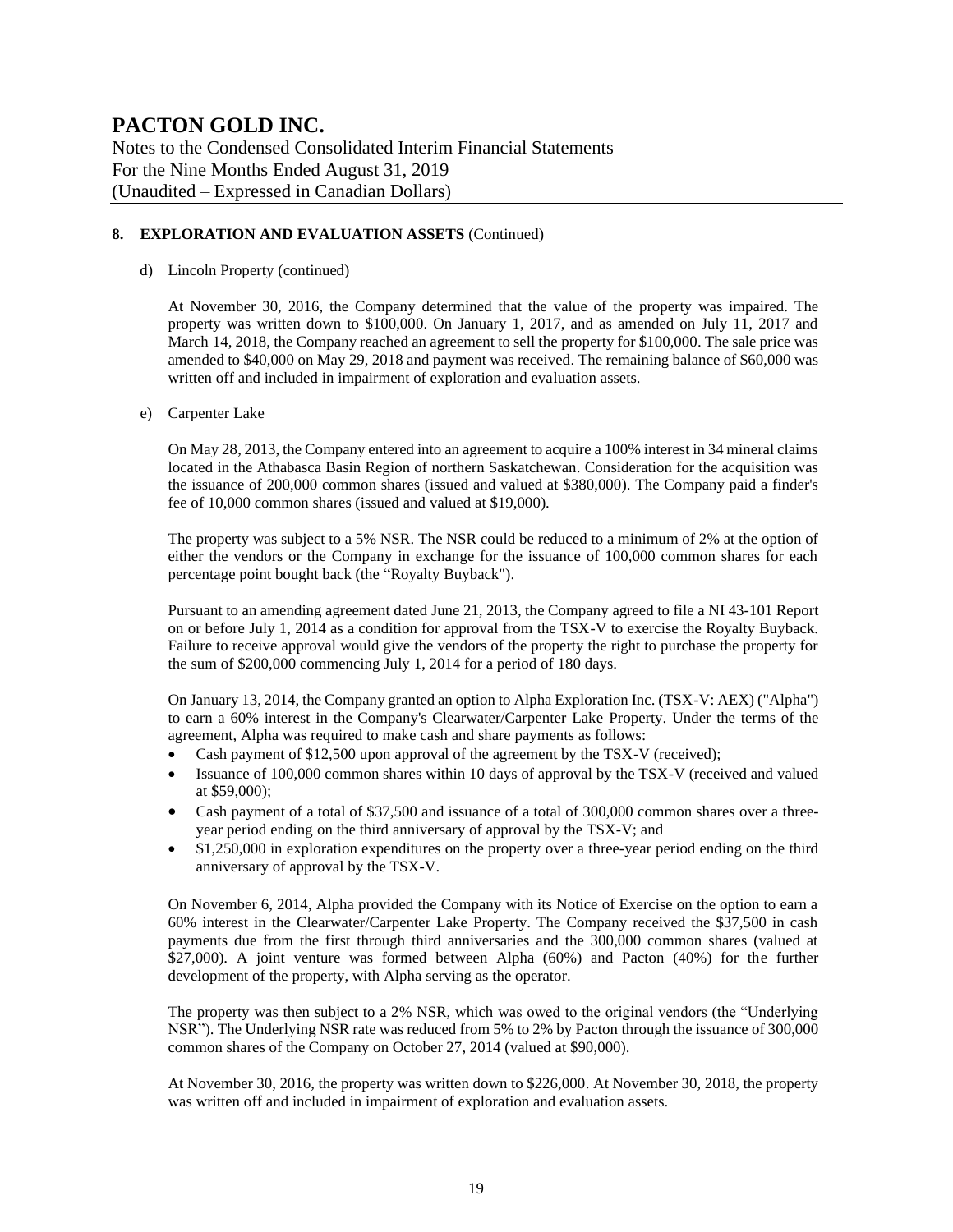Notes to the Condensed Consolidated Interim Financial Statements For the Nine Months Ended August 31, 2019 (Unaudited – Expressed in Canadian Dollars)

### **8. EXPLORATION AND EVALUATION ASSETS** (Continued)

|                                   | Pilbara              | <b>Red Lake</b> | <b>Tully West</b> | Lincoln       | <b>Carpenter Lake</b>    | <b>Total</b>     |
|-----------------------------------|----------------------|-----------------|-------------------|---------------|--------------------------|------------------|
| Balance, November 30, 2017        | \$<br>$\blacksquare$ | \$<br>777,813   | \$<br>505,893     | \$<br>100,000 | \$<br>226,000            | \$<br>1,609,706  |
| <b>Property Acquisition Costs</b> |                      |                 |                   |               |                          |                  |
| Acquisition and option payments   | 5,453,793            | 72,500          | 1,373,000         | (40,000)      |                          | 6,859,293        |
| Claim costs                       |                      |                 | 312               |               |                          | 312              |
| Currency translation difference   | 35,600               |                 |                   |               |                          | 35,600           |
| <b>Total Acquisition Costs</b>    | 5,489,393            | 72,500          | 1,373,312         | (40,000)      | $\sim$                   | 6,895,205        |
| <b>Property Exploration Costs</b> |                      |                 |                   |               |                          |                  |
| Camp and other                    | 120,910              |                 |                   |               |                          | 120,910          |
| Geological                        | 175,835              | 68,750          | 5,750             |               |                          | 250,335          |
| Travel                            | 13,266               |                 |                   |               | $\overline{\phantom{a}}$ | 13,266           |
| <b>Total Exploration Costs</b>    | 310,011              | 68,750          | 5,750             |               |                          | 384,511          |
| Impairment                        |                      | (243,000)       |                   | (60,000)      | (226,000)                | (529,000)        |
| <b>Balance, November 30, 2018</b> | 5,799,404            | 676,063         | 1,884,955         |               | $\blacksquare$           | 8,360,422        |
| <b>Property Acquisition Costs</b> |                      |                 |                   |               |                          |                  |
| Acquisition and option payments   | 5,279,465            | 787,493         | 10,000            |               |                          | 6,076,958        |
| Claim costs                       |                      |                 | 312               |               |                          | 312              |
| Currency translation difference   | (35,600)             |                 |                   |               |                          | (35,600)         |
| <b>Total Acquisition Costs</b>    | 5,243,865            | 787,493         | 10,312            |               | $\sim$                   | 6,041,670        |
| <b>Property Exploration Costs</b> |                      |                 |                   |               |                          |                  |
| Assays                            | 33,922               | 1,011           | 11,469            |               |                          | 46,402           |
| Camp and other                    | 111,600              | 50,553          |                   |               |                          | 162,153          |
| <b>Drilling</b>                   |                      | 36,816          | 289,050           |               |                          | 325,866          |
| Geological                        | 274,611              | 609,082         | 50,500            |               |                          | 934,193          |
| Geophysics                        | 57,910               | 243,944         |                   |               |                          | 301,854          |
| Travel                            | 21,353               | 13,924          |                   |               |                          | 35,277           |
| Currency translation difference   | (24, 451)            |                 |                   |               |                          | (24, 451)        |
| <b>Total Exploration Costs</b>    | 474,945              | 955,330         | 351,019           |               |                          | 1,781,294        |
| Balance, August 31, 2019          | \$<br>11,518,214     | \$<br>2,418,886 | \$<br>2,246,286   | \$            | \$                       | \$<br>16,183,386 |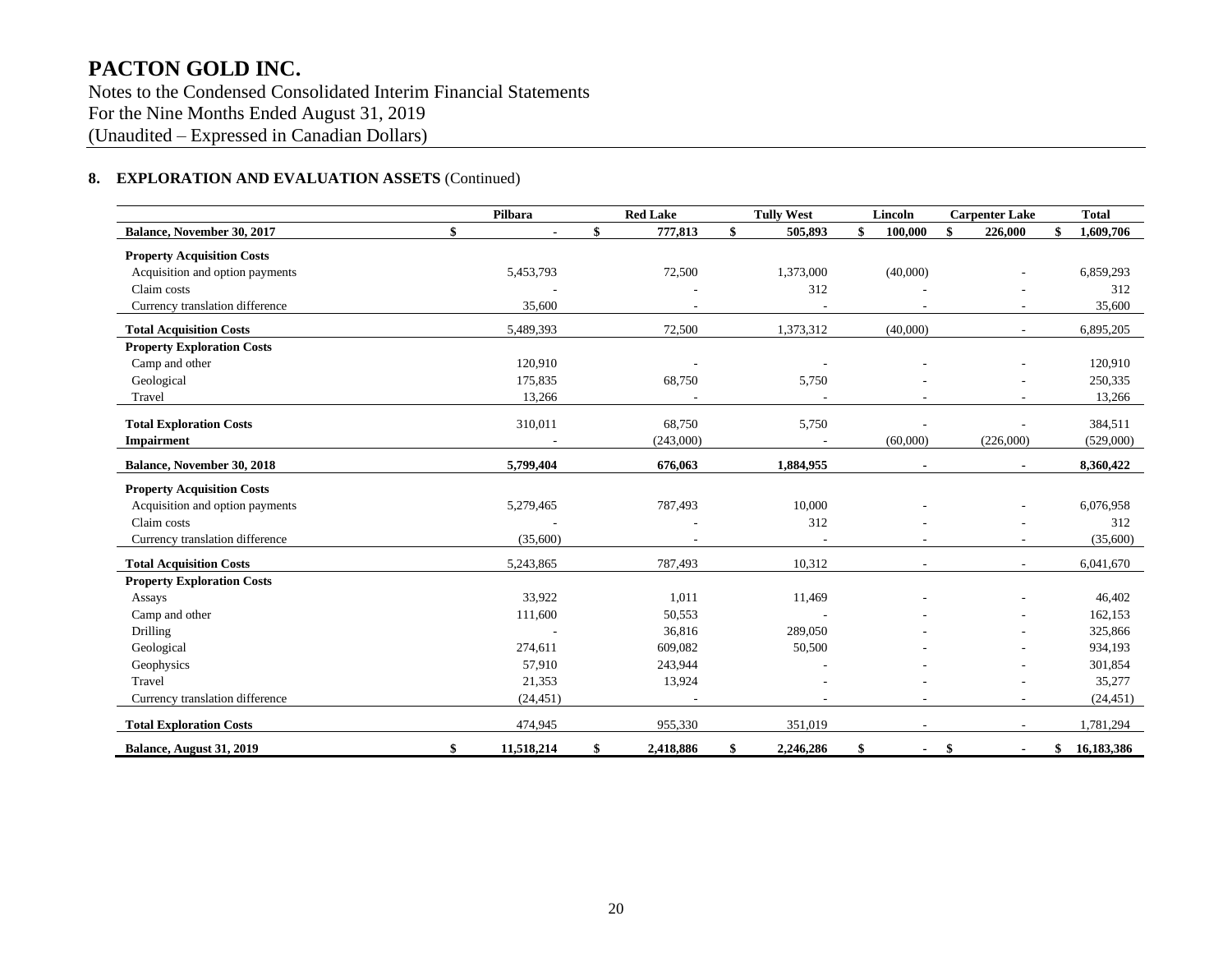### **9. OTHER LIABILITIES**

|                                                                      |   | August 31,<br>2019 |    | November 30,<br>2018 |
|----------------------------------------------------------------------|---|--------------------|----|----------------------|
| Balance, beginning of period                                         | S | $\sim$ $-$         | -S | -                    |
| Liability incurred on flow-through shares issued December 20, 2018   |   | 264,666            |    |                      |
| Liability incurred on flow-through shares issued July 4, 2019        |   | 331,817            |    |                      |
| Settlement of flow-through share liability by incurring expenditures |   | (167,316)          |    |                      |
| Balance, end of period                                               |   | 429,167            |    |                      |

On December 14, 2018, the Company issued 5,881,470 flow-through shares at a price of \$0.35 per share. The premium paid by investors was calculated as \$0.045 per share. Accordingly, \$264,666 was recorded as other liabilities.

On July 4, 2019, the Company issued 16,590,847 flow-through shares at a price of \$0.12 per share. The premium paid by investors was calculated as \$0.02 per share. Accordingly, \$331,817 was recorded as other liabilities.

At August 31, 2019, the Company had a remaining commitment to incur exploration expenditures of \$757,164 (November 30, 2018 - \$nil) in relation to its December 2018 flow-through share financing and \$1,990,902 (November 30, 2018 - \$nil) in relation to its July 4, 2019 flow-through share financing. Included in prepaid expenses and deposits is \$562,500 of exploration expenditures paid but not yet incurred.

During the nine months ended August 31, 2019, the Company incurred \$nil (2018 - \$580) for Part XII.6 tax and other provincial taxes in relation to its December 2016 flow-through share financings.

### **10. CAPITAL STOCK**

a) Authorized

Unlimited number of common voting shares without par value

b) Issued

#### **During the nine months ended August 31, 2019**

On December 5, 2018, the Company issued 7,000,000 common shares valued at \$1,925,000 for the Pilbara Project (note 8(a) – Keras Project).

On December 10, 2018, the Company issued 3,780,613 common shares valued at \$1,323,215 for the Pilbara Project (note 8(a) – Hong Kong Project). The Company also issued 300,000 common shares valued at \$82,500 as a finder's fee on the transaction.

On December 14, 2018, the Company closed a flow-through private placement for gross proceeds of \$2,058,515. The Company issued 5,881,470 units at a price of \$0.35 per share. The Company incurred share issue costs of \$11,043. The premium paid by investors on the flow-through shares was calculated as \$0.045 per share. Accordingly, \$264,666 was recorded as other liabilities.

On February 6, 2019, the Company issued 192,310 common shares valued at \$48,077 for the Red Lake Property (note 8(b)).

On February 28, 2019, the Company issued 75,000 common shares valued at \$19,125 for the Red Lake Property (note 8(b)).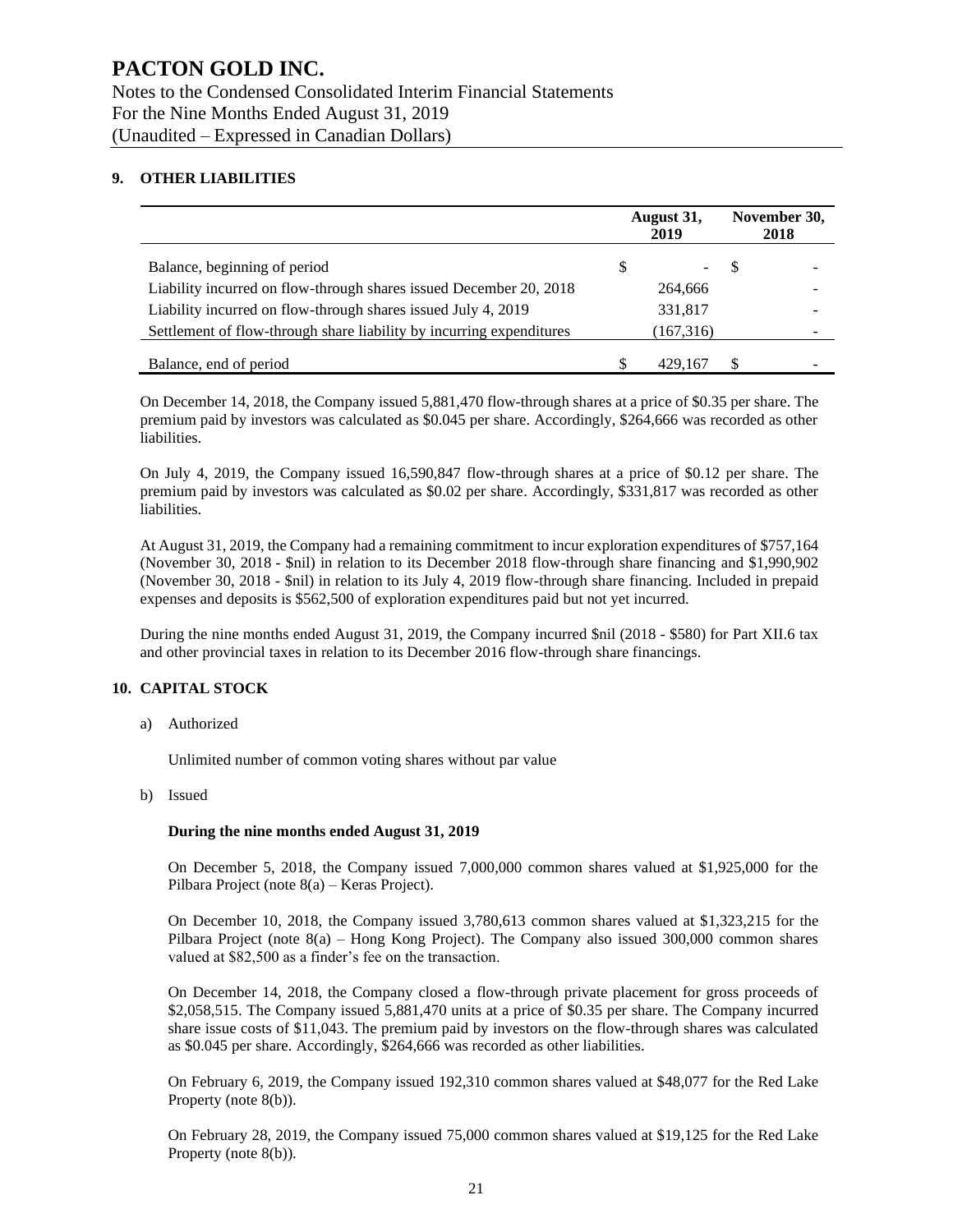#### **10. CAPITAL STOCK** (Continued)

b) Issued (continued)

On March 6, 2019, the Company issued 125,000 common shares valued at \$31,250 for the Red Lake Property (note 8(b)).

On March 8, 2019, the Company issued 3,000,000 common shares valued at \$720,000 for the Pilbara Project (note 8(a) – Yandicoogina and Boodalyerrie).

On March 15, 2019, the Company issued 2,500,000 common shares valued at \$562,500 for the Pilbara Project (note 8(a) – Friendly Creek).

On March 22, 2019, the Company issued 100,000 common shares valued at \$23,000 for the Red Lake Property (note 8(b)).

On May 6, 2019, the Company issued 100,000 common shares valued at \$16,500 for the Red Lake Property (note 8(b)).

On June 7, 2019 and July 3, 2019, the Company closed a private placement in two tranches. The Company issued 35,400,000 common shares at a price of \$0.10 per share and 166,667 common shares at a price of \$0.12 per share for gross proceeds of \$3,560,000. The Company also issued 16,590,847 flow-through common shares at a price of \$0.12 per share for gross proceeds of \$1,990,902. The premium paid by investors on the flow-through shares was calculated as \$0.02 per share. Accordingly, \$331,817 was recorded as other liabilities. The Company paid finders' fees of \$111,048 and issued 678,000 agent warrants with an exercise price of \$0.20 and a term to expiry of one year.

On August 12, 2019, the Company issued 400,000 and 400,000 common shares valued at \$70,000 and \$70,000, respectively, for the Red Lake Property (note 8(b)).

On August 27, 2019, the Company issued 1,250,000 common shares valued at \$281,250 for the Pilbara Project (note 8(a) – Tardarinna Project).

The Company received \$138,500 on the exercise of 850,000 stock options. The Company transferred \$99,613, the value of the stock options, from the share-based payment reserve to capital stock upon exercise of the options. The average share price was \$0.19 when the stock options were exercised.

#### **During the year ended November 30, 2018**

On January 25, 2018, the Company issued 1,300,000 common shares valued at \$390,000 for the Tully West Gold Property (note 8(c)).

On March 29, 2018, the Company issued 916,666 common shares valued at \$238,333 for the Pilbara Project (note 8(a) – CTTR). The Company also issued 156,250 common shares valued at \$40,625 as a finder's fee on the transaction.

On March 21, 2018, the Company issued 1,833,333 common shares valued at \$540,833 of the Company to a vendor of the Company to settle accounts payable of \$550,000. The Company recorded a gain on settlement of accounts payable of \$9,167.

On May 9, 2018, the Company closed a private placement for gross proceeds of \$5,550,500. The Company issued 24,132,609 units at a price of \$0.23 per unit. Each unit consists of one common share and one share purchase warrant. Each warrant entitles the holder to acquire one common share at a price of \$0.35 for a period of three years from the date of issuance. The Company paid finders' fees of \$331,346 and issued 1,096,056 agent warrants with a value of \$295,568 (note 10(d)). In addition, the Company incurred share issue costs of \$28,777.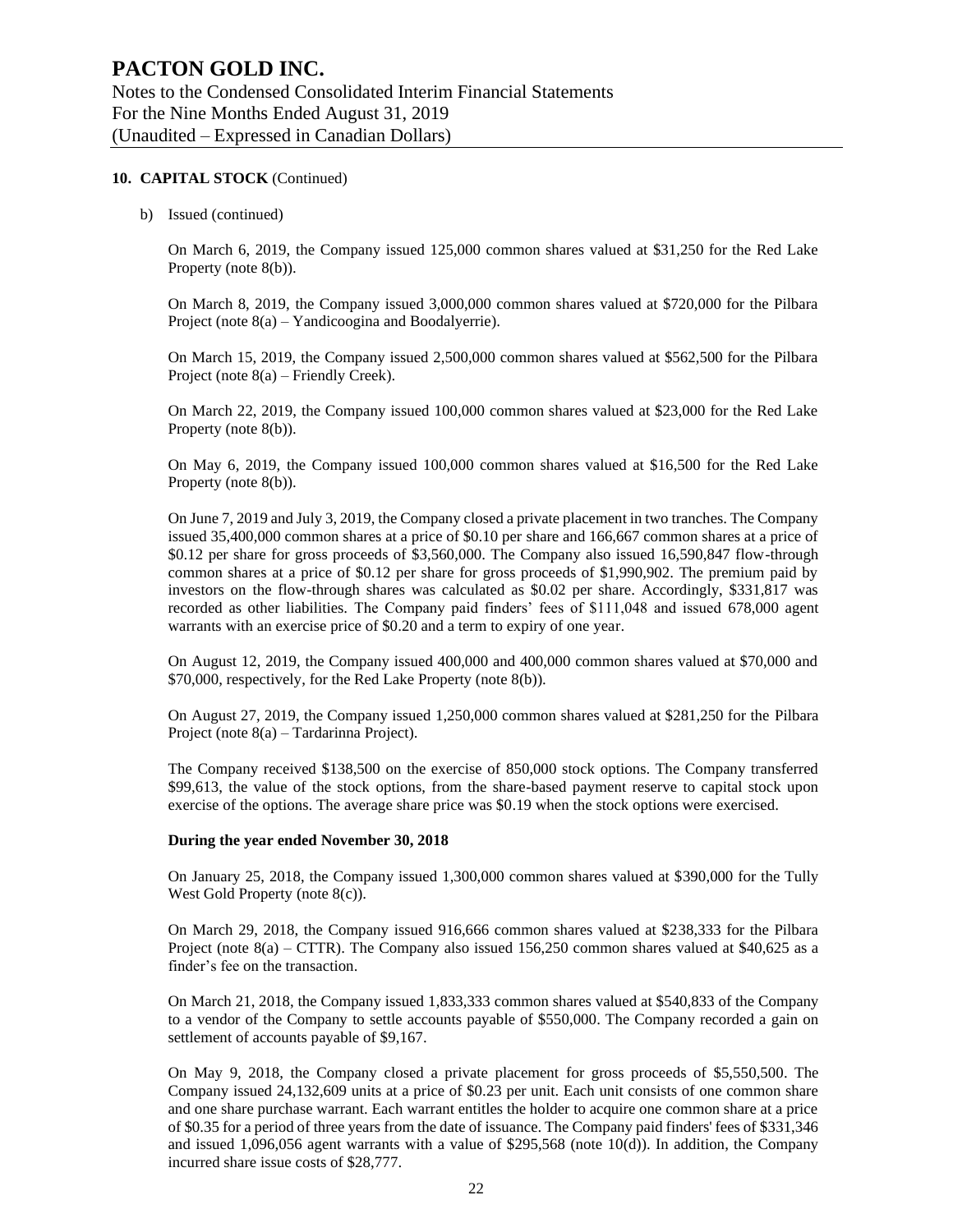#### **10. CAPITAL STOCK** (Continued)

b) Issued (continued)

On May 22, 2018, the Company issued 1,086,957 common shares valued at \$695,652 for the Pilbara Project (note 8(a) – Arrow Pilbara). The Company also issued 227,941 common shares valued at \$58,125 as a finder's fee on the transaction.

On July 24, 2018, the Company issued 1,300,000 common shares valued at \$793,000 for the Tully West Gold Property (note 8(c)).

On August 8, 2018, the Company issued 416,666 common shares valued at \$270,833 for the Pilbara Project (note 8(a) - CTTR).

On September 10, 2018, the Company issued 2,125,000 common shares valued at \$860,625 for the Pilbara Project (note 8(a) – Drummond East).

On September 26, 2018, the Company issued 2,000,000 common shares valued at \$820,000 for the Pilbara Project (note 8(a) - Arrow Pilbara).

On October 3, 2018, the Company issued 291,875 common shares valued at \$145,938 as a finder's fee for the Pilbara Project (note  $8(a)$  – Drummond East).

On November 27, 2018, the Company issued 100,000 shares valued at \$25,500 for the Red Lake Project (note 8(b)).

The Company received \$634,200 on the exercise of 5,427,000 stock options. The Company transferred \$401,990, the value of the stock options, from the share-based payment reserve to capital stock upon exercise of the options. The average share price was \$0.53 when the stock options were exercised.

The Company received \$1,325,420 on the exercise of 5,393,333 warrants. There was no value of the warrants transferred from the share-based payment reserve to capital stock upon exercise of the warrants.

The Company received \$25,179 on the exercise of 209,827 agent warrants. The Company transferred \$25,988, the value of the agent warrants, from the share-based payment reserve to capital stock upon exercise of the agent warrants.

c) Warrants

Warrant transactions and the number of warrants outstanding are summarized as follows:

|                                  |            | <b>Nine Months Ended</b><br>May 31, 2019 | <b>Year Ended</b><br><b>November 30, 2018</b> |                       |
|----------------------------------|------------|------------------------------------------|-----------------------------------------------|-----------------------|
|                                  |            | Weighted                                 |                                               | Weighted              |
|                                  | Number of  | Number of                                | Average                                       |                       |
|                                  | Warrants   | <b>Exercise Price</b>                    | Warrants                                      | <b>Exercise Price</b> |
| Outstanding, beginning of period | 25,604,232 | \$0.36                                   | 5,411,333                                     | \$0.24                |
| <b>Issued</b>                    |            | $\overline{\phantom{a}}$                 | 25,886,232                                    | \$0.36                |
| Exercised                        |            |                                          | (5,393,333)                                   | \$0.25                |
| Expired                          |            |                                          | (300,000)                                     | \$0.24                |
| Outstanding, end of period       | 25,604,232 | \$0.36                                   | 25,604,232                                    | \$0.36                |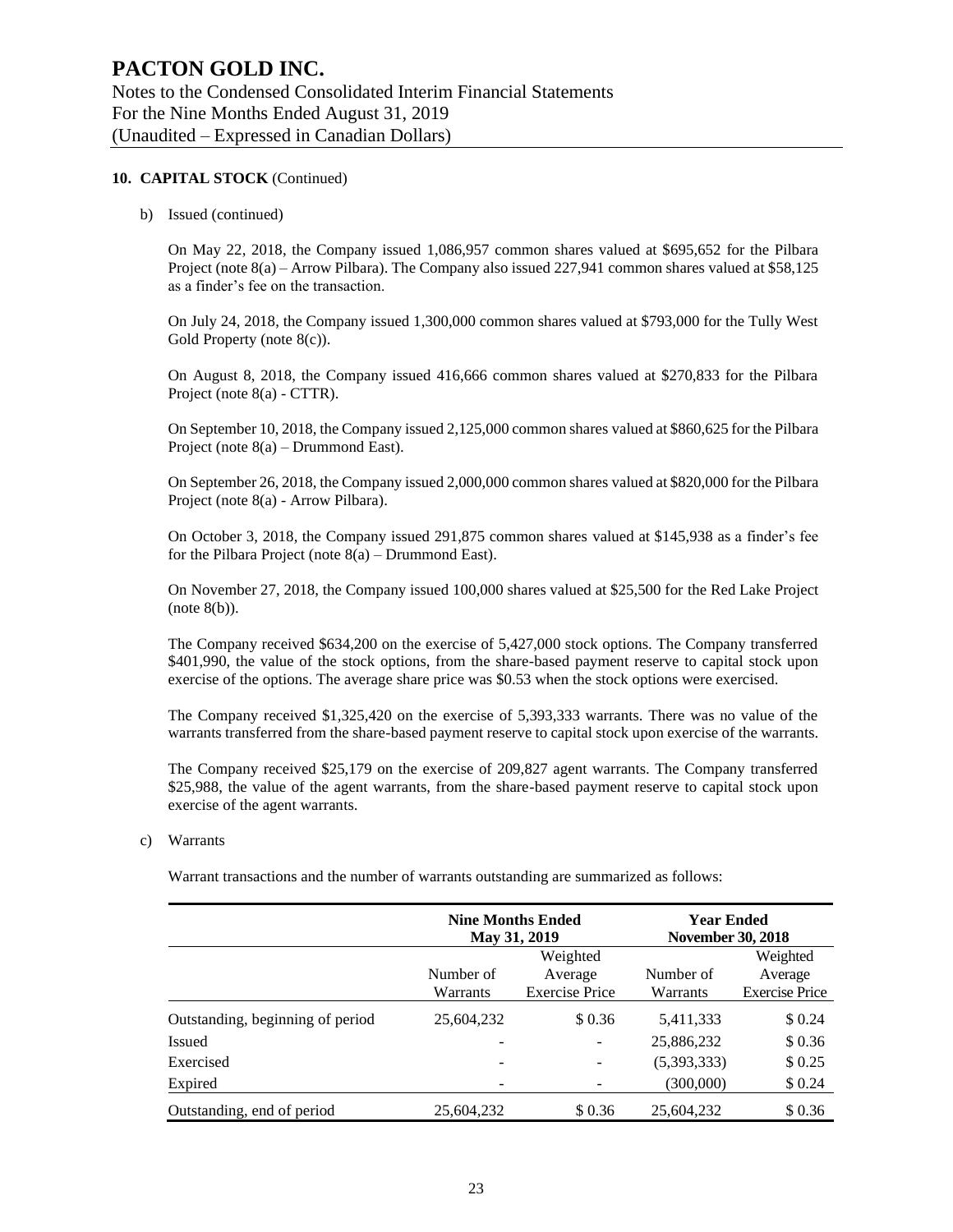### **10. CAPITAL STOCK** (Continued)

### c) Warrants (continued)

The following warrants were outstanding and exercisable:

| <b>Expiry Date</b>  | Weighted Average<br><b>Remaining Contractual</b><br>Life in Years | <b>Exercise Price</b> | <b>August 31, 2019</b> |
|---------------------|-------------------------------------------------------------------|-----------------------|------------------------|
|                     |                                                                   |                       |                        |
| September 29, 2019* | 0.08                                                              | \$ 0.45               | 458,333                |
| February 8, 2020    | 0.44                                                              | \$0.97                | 208,333                |
| May 9, 2021         | 1.69                                                              | \$0.35                | 23,850,609             |
| May 22, 2021        | 1.73                                                              | \$0.35                | 1,086,957              |
|                     | 1.65                                                              |                       | 25,604,232             |

\* expired unexercised subsequent to August 31, 2019

#### d) Agent warrants

Agent warrant transactions and the number of agent warrants outstanding are summarized as follows:

|                                  |                                                                                                | <b>Nine Months Ended</b><br><b>August 31, 2019</b> |            | <b>Year Ended</b><br><b>November 30, 2018</b> |  |  |
|----------------------------------|------------------------------------------------------------------------------------------------|----------------------------------------------------|------------|-----------------------------------------------|--|--|
|                                  | Weighted<br>Number of<br>Number of<br>Average<br><b>Exercise Price</b><br>Warrants<br>Warrants |                                                    |            |                                               |  |  |
| Outstanding, beginning of period | 1,447,956                                                                                      | \$0.35                                             | 221,227    | \$0.12                                        |  |  |
| Issued                           | 678,000                                                                                        | \$0.20                                             | 1,447,956  | \$0.35                                        |  |  |
| Exercised                        | $\overline{\phantom{0}}$                                                                       |                                                    | (209, 827) | \$0.12                                        |  |  |
| Expired                          | -                                                                                              |                                                    | (11,400)   | \$0.12                                        |  |  |
| Outstanding, end of period       | 2.125.956                                                                                      | \$ 0.30                                            | 1,447,956  | \$0.35                                        |  |  |

The following agent warrants were outstanding and exercisable:

|              | Weighted Average<br><b>Remaining Contractual</b> |                       |                        |
|--------------|--------------------------------------------------|-----------------------|------------------------|
| Expiry Date  | Life in Years                                    | <b>Exercise Price</b> | <b>August 31, 2019</b> |
| July 3, 2020 | 0.84                                             | \$ 0.35               | 678,000                |
| May 9, 2021  | 1.69                                             | \$0.35                | 1,447,956              |
|              | 1.42                                             |                       | 2,125,956              |

The Company applies the fair value method using the Black-Scholes option pricing model in accounting for its agent warrants granted. During the nine months ended August 31, 2019, 678,000 agent warrants were issued with a fair value of \$36,686. Included in consulting fees during the year ended November 30, 2018 was \$80,937 in relation to 351,900 agent warrants issued for advisory fees on the same terms as the agent warrants issued on the May 9, 2018 private placement.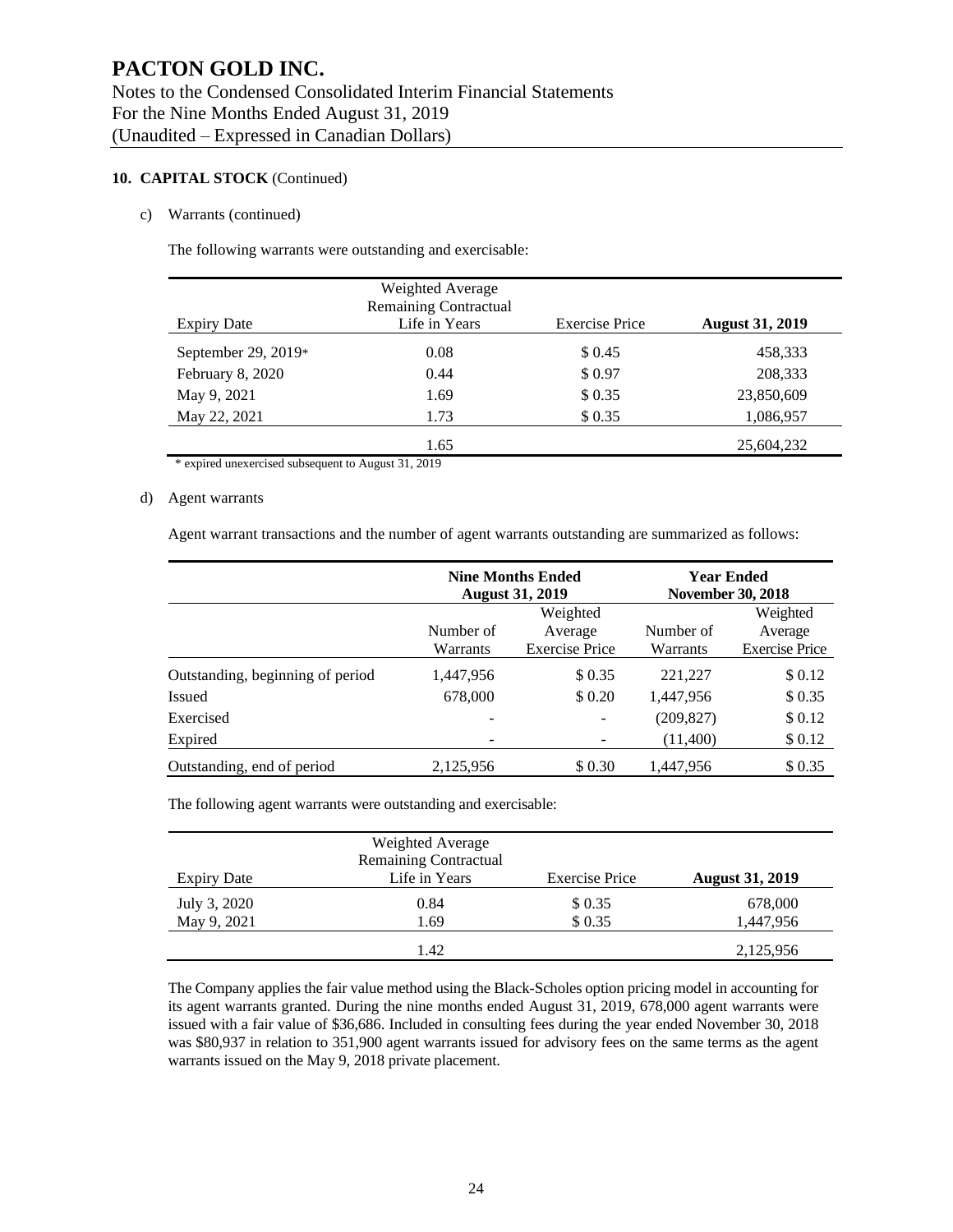### **10. CAPITAL STOCK** (Continued)

#### d) Agent warrants (continued)

The fair value of each agent warrant issued was calculated using the following weighted average assumptions:

|                                        | <b>Nine Months Ended</b><br><b>August 31, 2019</b> | <b>Year Ended</b><br><b>November 30, 2018</b> |
|----------------------------------------|----------------------------------------------------|-----------------------------------------------|
| Expected life (years)                  | 1.00                                               | 3.00                                          |
| Risk-free interest rate                | 1.49%                                              | 1.95%                                         |
| Annualized volatility                  | 95%                                                | 130%                                          |
| Dividend yield                         | N/A                                                | N/A                                           |
| Stock price at issue date              | \$0.17                                             | \$0.35                                        |
| Exercise price                         | \$ 0.20                                            | \$0.35                                        |
| Weighted average issue date fair value | \$0.05                                             | \$0.26                                        |

Option pricing models require the input of highly subjective assumptions regarding volatility. The Company has used historical volatility to estimate the volatility of the share price.

#### e) Stock options

The Company has a stock option plan to grant incentive stock options to directors, officers, employees and consultants. Under the plan, the aggregate number of common shares that may be subject to option at any one time may not exceed 10% of the issued common shares of the Company as of that date, including options granted prior to the adoption of the plan. Options granted may not exceed a term of 10 years, and the term will be reduced to one year following the date of death of the optionee. All options vest when granted unless otherwise specified by the Board of Directors.

Stock option transactions and the number of stock options outstanding are summarized as follows:

|                                  | <b>Nine Months Ended</b><br><b>August 31, 2019</b> |          | <b>Year Ended</b><br><b>November 30, 2018</b> |          |  |
|----------------------------------|----------------------------------------------------|----------|-----------------------------------------------|----------|--|
|                                  |                                                    | Weighted |                                               | Weighted |  |
|                                  |                                                    |          | Average                                       |          |  |
|                                  | Number of                                          | Exercise | Number of                                     | Exercise |  |
|                                  | Options                                            | Price    | Options                                       | Price    |  |
| Outstanding, beginning of period | 6,750,000                                          | \$ 0.43  | 5,377,000                                     | \$0.11   |  |
| Granted                          | 11,550,000                                         | \$0.17   | 7,350,000                                     | \$0.44   |  |
| Exercised                        | (850,000)                                          | \$0.16   | (5,427,000)                                   | \$0.12   |  |
| Expired                          | (1,700,000)                                        | \$0.46   | (550,000)                                     | \$0.52   |  |
| Outstanding, end of period       | 15,750,000                                         | \$ 0.25  | 6,750,000                                     | \$ 0.43  |  |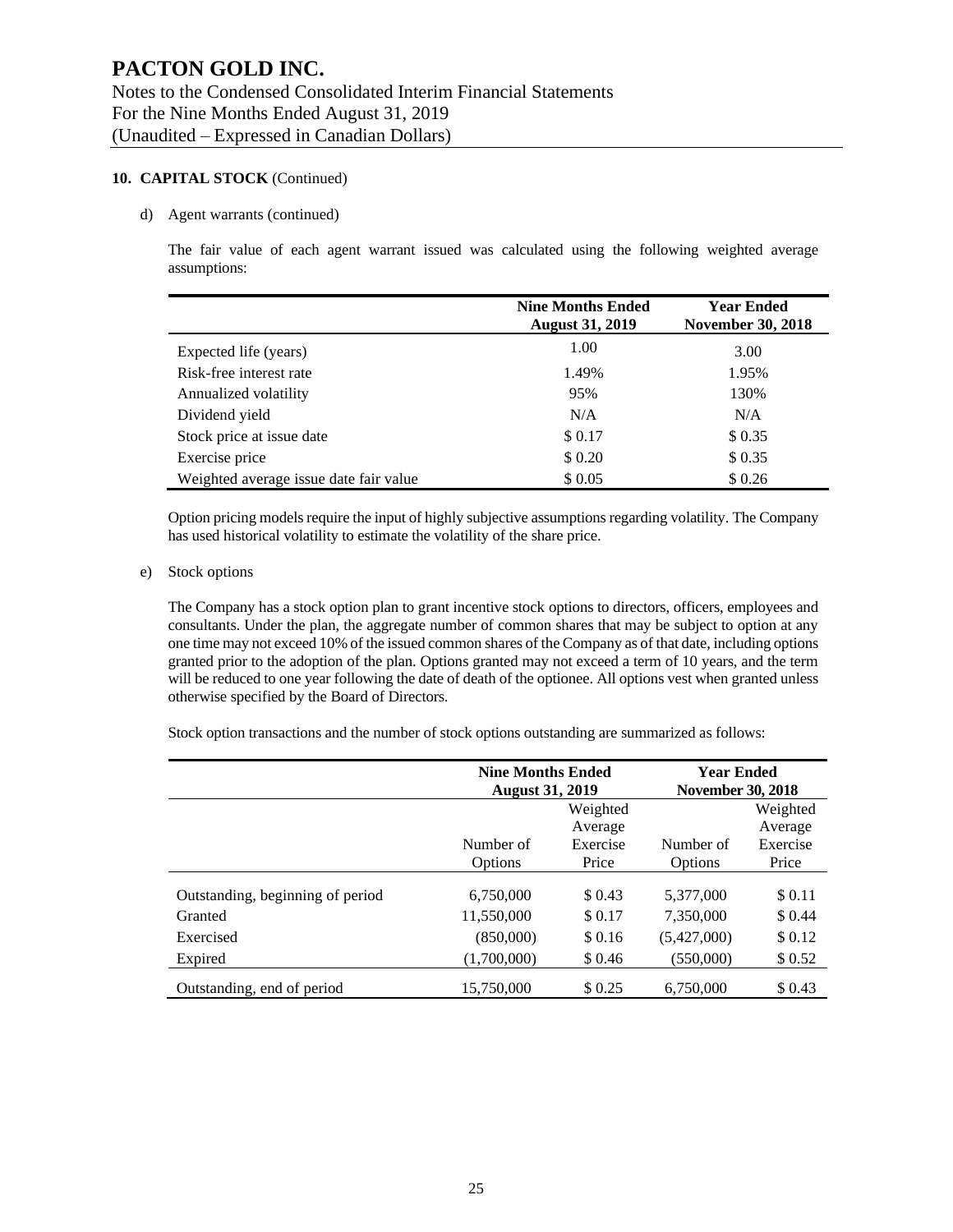#### **10. CAPITAL STOCK** (Continued)

e) Stock options (continued)

The following stock options were outstanding and exercisable at August 31, 2019:

|                    | Weighted Average<br>Remaining<br>Contractual Life |                       |             |             |
|--------------------|---------------------------------------------------|-----------------------|-------------|-------------|
| <b>Expiry Date</b> | in Years                                          | <b>Exercise Price</b> | Outstanding | Exercisable |
| November 15, 2019  | 0.21                                              | \$0.22                | 50,000      | 50,000      |
| December 5, 2019   | 0.26                                              | \$ 0.24               | 250,000     | 250,000     |
| November 15, 2020  | 1.21                                              | \$0.22                | 100,000     | 100,000     |
| May 10, 2021       | 1.69                                              | \$0.35                | 3,125,000   | 3,125,000   |
| May 14, 2021       | 1.70                                              | \$0.55                | 100,000     | 100,000     |
| July 19, 2021      | 1.88                                              | \$ 0.55               | 1,425,000   | 1,425,000   |
| July 25, 2021      | 1.90                                              | \$0.57                | 250,000     | 250,000     |
| May 1, 2022        | 2.67                                              | \$0.17                | 200,000     | 200,000     |
| July 5, 2022       | 2.85                                              | \$0.16                | 6,900,000   | 6,900,000   |
| August 12, 2022    | 2.95                                              | \$0.17                | 1,800,000   | 1,800,000   |
| August 16, 2022    | 2.96                                              | \$0.17                | 1,550,000   | 1,550,000   |
|                    | 2.47                                              |                       | 15,750,000  | 15,750,000  |

The Company applies the fair value method using the Black-Scholes option pricing model in accounting for its stock options granted. Accordingly, share-based payments of \$1,358,155 were recognized during the nine months ended August 31, 2019 (year ended November 30, 2018 - \$2,654,646).

The fair value of each stock option granted was calculated using the following weighted average assumptions:

|                                        | <b>Nine Months Ended</b><br><b>August 31, 2019</b> | <b>Year Ended</b><br><b>November 30, 2018</b> |
|----------------------------------------|----------------------------------------------------|-----------------------------------------------|
| Expected life (years)                  | 2.96                                               | 2.65                                          |
| Risk-free interest rate                | 1.49%                                              | 2.05%                                         |
| Annualized volatility                  | 121%                                               | 143%                                          |
| Dividend yield                         | N/A                                                | N/A                                           |
| Stock price at grant date              | \$ 0.17                                            | \$0.48                                        |
| Exercise price                         | \$ 0.17                                            | \$ 0.44                                       |
| Weighted average grant date fair value | \$0.12                                             | \$0.36                                        |

Option pricing models require the input of highly subjective assumptions regarding volatility. The Company has used historical volatility to estimate the volatility of the share price.

During the nine months ended August 31, 2019, the Company transferred \$573,691 from the share-based payments reserve to deficit upon the expiry of 1,700,000 stock options granted to consultants.

During the year ended November 30, 2018, the Company transferred \$174,088 from the share-based payments reserve to deficit upon the expiry of 550,000 stock options granted to consultants.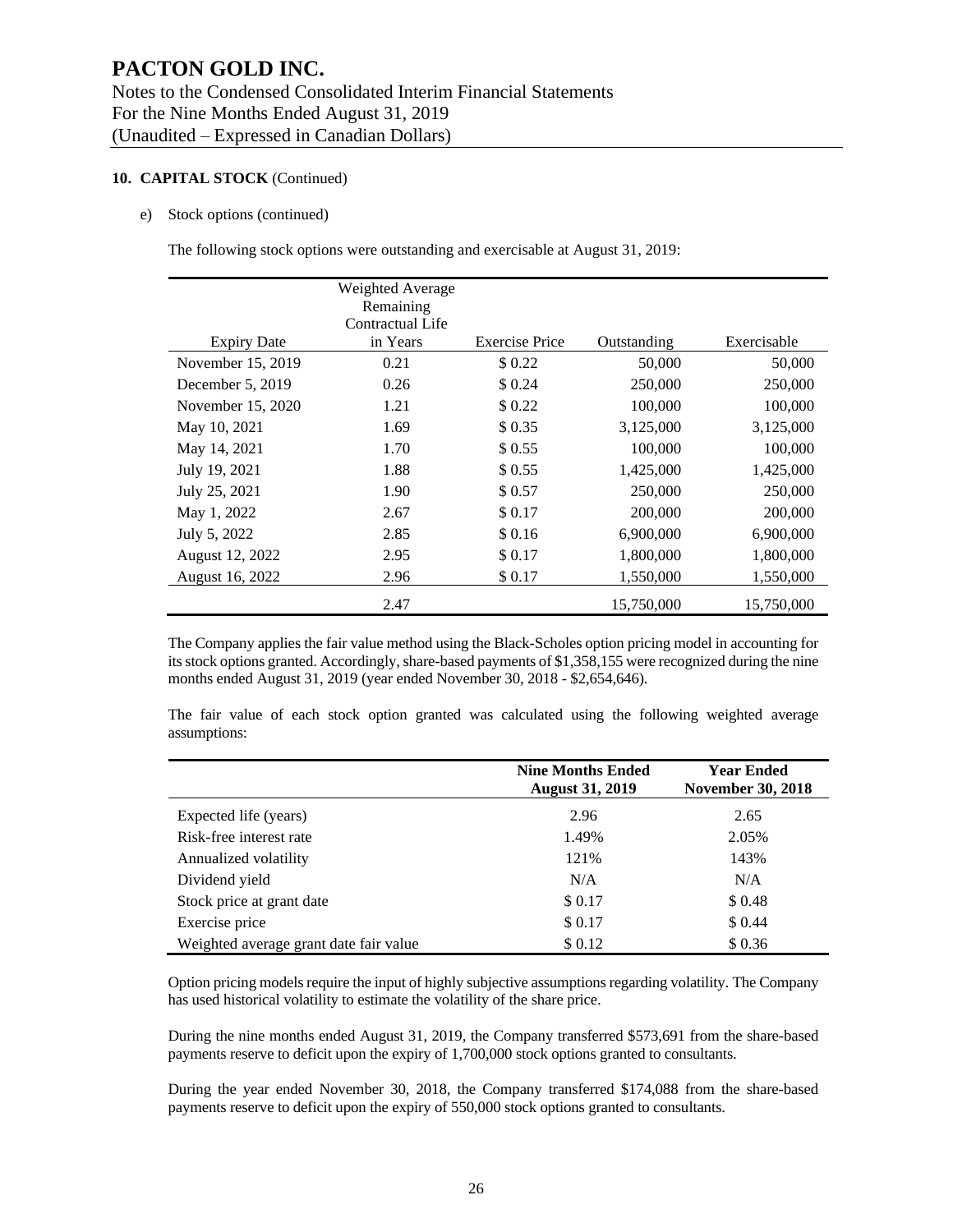### **11. RELATED PARTY TRANSACTIONS**

These amounts of key management compensation are included in the amounts shown on the condensed consolidated interim statements of comprehensive loss:

|                                                     |    | <b>Nine Months Ended</b><br><b>August 31, 2019</b> | <b>Nine Months Ended</b><br><b>August 31, 2018</b> |                    |  |
|-----------------------------------------------------|----|----------------------------------------------------|----------------------------------------------------|--------------------|--|
| Short-term compensation<br>Share-based compensation | S  | 663,500<br>359,996                                 | S                                                  | 283,000<br>554,796 |  |
|                                                     | \$ | 1,023,496                                          |                                                    | 837.796            |  |

During the nine months ended August 31, 2019, short-term compensation to related parties consisted of \$115,000 (2018 - \$67,500) in consulting fees, \$135,000 (2018 - \$145,500) in management fees, \$98,500 (2018 - \$70,000) in professional fees and \$315,000 (2018 - \$nil) in geological fees included in exploration and evaluation assets.

Transactions with related parties are included in the amounts shown on the condensed consolidated interim statements of comprehensive loss as follows:

|                                                     | <b>Nine Months Ended</b><br><b>August 31, 2019</b> | <b>Nine Months Ended</b><br><b>August 31, 2018</b> |        |  |
|-----------------------------------------------------|----------------------------------------------------|----------------------------------------------------|--------|--|
| Related company with a common officer (rent)        | 34,000                                             | <b>S</b>                                           | 27,000 |  |
| Related company with a common director (geological  |                                                    |                                                    |        |  |
| fees included in exploration and evaluation assets) | 47.500                                             |                                                    |        |  |

As at August 31, 2019, the Company has outstanding amounts payable to officers and directors of the Company of \$47,418 (November 30, 2018 - \$15,000) for outstanding fees and expenses. The amounts payable are non-interest-bearing, uncollateralized and repayable on demand.

### **12. SUPPLEMENTAL DISCLOSURE WITH RESPECT TO CASH FLOWS**

|                                                                       |    | August 31,<br>2019 |              | August 31,<br>2018 |
|-----------------------------------------------------------------------|----|--------------------|--------------|--------------------|
| Income tax paid                                                       | S  |                    | S            |                    |
| Interest paid                                                         | S  | -                  | \$.          |                    |
| Exploration and evaluation expenditures in accounts payable (opening) | S  | 146,378            | S.           | 393,730            |
| Exploration and evaluation expenditures in accounts payable (closing) | \$ | 213,806            | \$           | 54,983             |
| Fair value of shares issued for exploration and evaluation assets     | \$ | 5,172,417          | $\mathbb{S}$ | 2,574,326          |
| Fair value of warrants issued for exploration and evaluation assets   | \$ |                    | S            | 720,340            |
| Fair value of stock options exercised                                 | \$ | 99,613             | \$           | 264,724            |
| Fair value of stock options expired                                   | \$ | 573,691            | \$           |                    |
| Fair value of agent warrants exercised                                |    |                    |              | 25.988             |